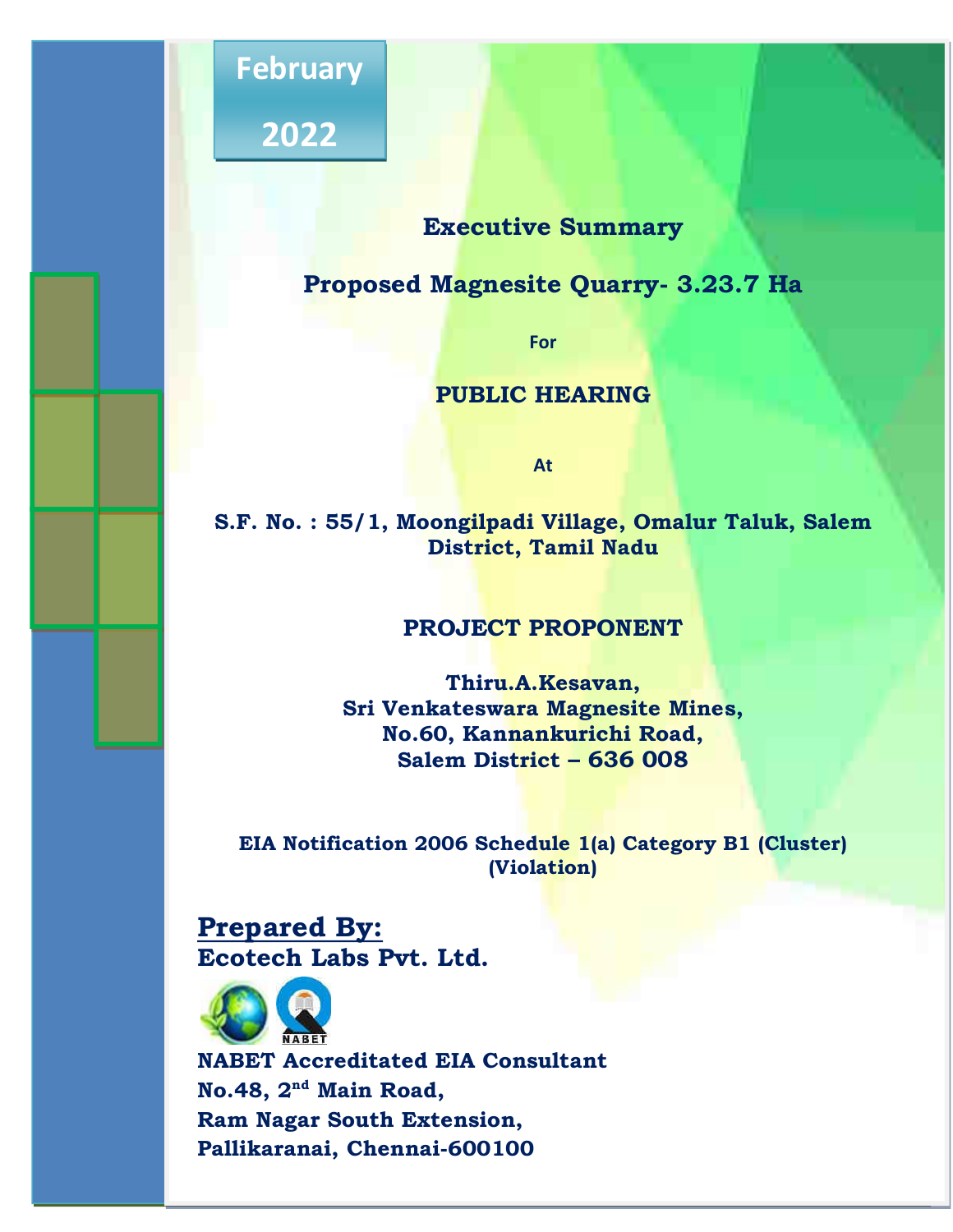### EXECUTIVE SUMMARY

#### 1. Project Background:

 Sri Venkateswara Magnesite Mines is a private company owned by Thiru A. Kesavan, Salem, Tamil Nadu. He has 55 years of experience in Mining. Sri Venkateswara Magnesite Mines has already obtained for grant of Mining lease to Magnesite Mine over an area of 3.23.7 Ha at S.F. No. 55/1 of Moongilpadi Village, Omalur Taluk, Salem District, Tamil Nadu for a period of 20 years.

 Original Mining lease was granted for twenty years under G.O. Ms. No. 926 dated 14.02.1962. The first renewal of mining lease was granted for seven years under G.O.Ms.No.626 dated 01.09.1987. Further, the second renewal of the mining lease for a period of twenty years with effect from 06.02.2009 to 05.02.2029 vide G.O.(D) No.249, Industries (MMD-1) Department dated 24.12.2014.

 The Mining Plan for the lease area was approved by the Indian Bureau of Mines vide Letter No.TN/SLM/MP/MG-137-MDS dated 30.11.1988. The Scheme of Mining was also approved the Indian Bureau of Mines vide letter No.TN/SLM/MS/LST-64-MDS dated 05.04.1999. The Modified Mining was also approved the Indian Bureau of Mines vide letter No.TN/SLM/MP/MG-1958-MDS dated 26.08.2015 for the period of 2014-2015 to 2018-2019. Mining of Magnesite was carried out after obtaining necessary permissions from 2014 – 2017.

 Later, as per MoEFCC Notification S.O.804 (E) dated 14.3.2017, our project is considered as violation since we are operating mine without obtaining prior EC. Thiru A.Kesavan, Proprietor of Sri Venkateswara Magnesite Mines has stopped the mining operations w.e.f 10.01.2017 and applied for Environmental Clearance. The project has been accorded with Terms of Reference from SEIAA, Tamilnadu vide Lr. No. SEIAA-TN/F.No.6223/TOR-356/2018 dated 17.05.2018.

 Meanwhile, the Modified Mining Plan was lapsed and the project proponent applied for Review of Mining Plan to Indian Bureau of Mines for the period of 2019-2020 to 2023-2024. The review of Mining Plan was also approved by the Indian Bureau of Mines vide letter No. TN/SLM/MG/ROMP-1557.MDS dated 08.08.2019. Public Hearing is being conducted as per conditions of Terms of Reference.

The quarry operation is proposed to carry out with Opencast "A" Category other than fully mechanized operations with hydraulic rock breaker, Excavator and for loading. The existing depth of mining is about 21.0m and the dimensions of pit is Length 226m x Width 63m x Depth 21m. The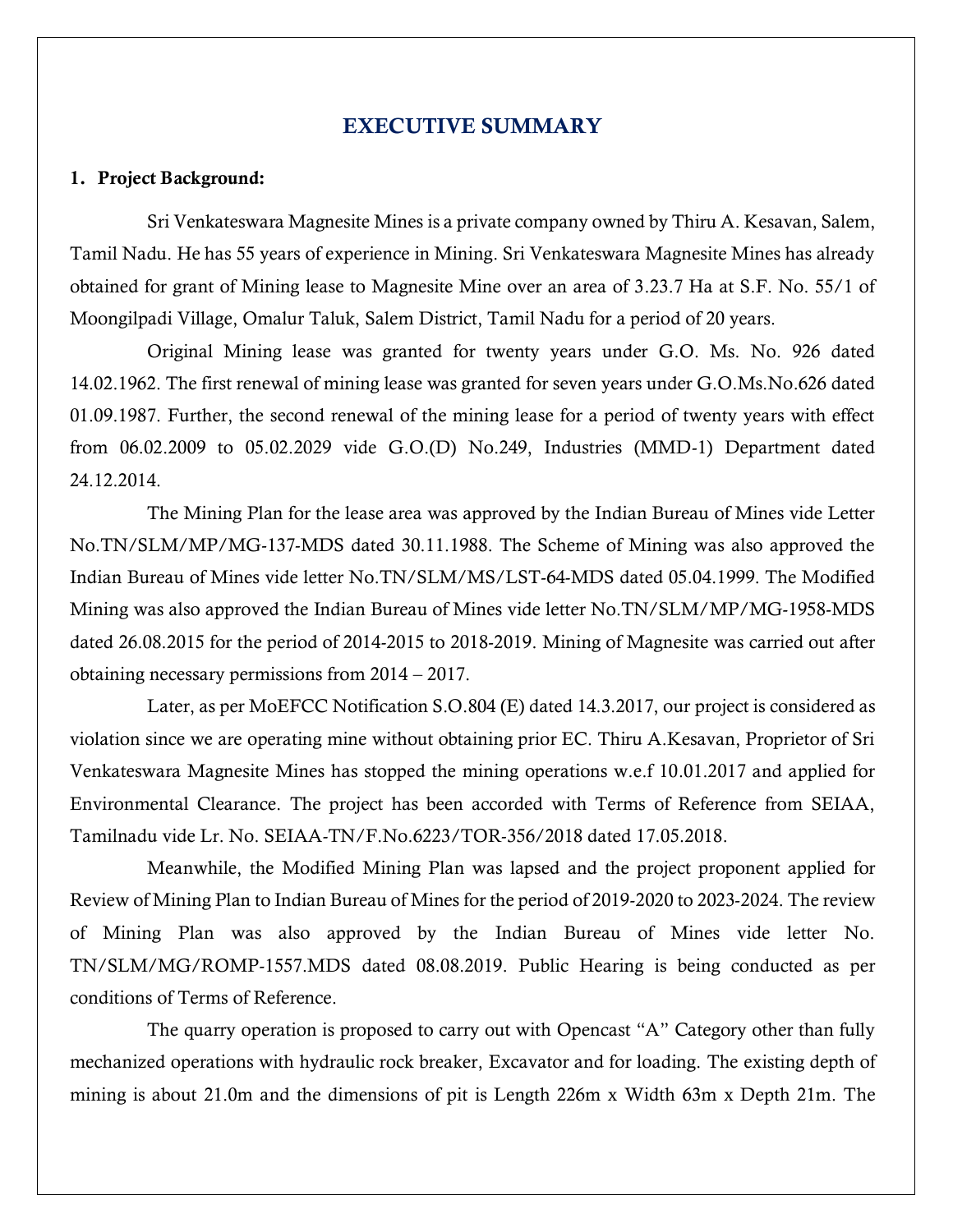proposed depth of mining is about 30.0 m (1.0m Top Soil + 29.0m Magnesite) and the Ultimate pit size is Length 254m x Width 135m x Depth 30m.

 The total geological reserves are estimated as 1229250 tonnes, total reserves estimation are 469445 tonnes and recoverable reserves are estimated as 56334 tonnes by area cross sectional method. The total Yearwise Production reserves are estimated as 56008 Tonnes. The life of the mine is computed as five years at the annual production rate of 11202 tonnes of Magnesite.

 The project area does not fall in Hill Area Conservation Authority region. There is no interstate boundary, CRZ zone, Western Ghats, notified Bird sanctuaries, wild life sanctuaries as per Wild life protection Act 1972, within the radius of 15Km.

#### 2. Nature & Size of the Project

 The existing Magnesite Quarry lies over an extent of 3.23.7 Hectares land is located at S.F. No.55/1, Moongilpadi Village of Omalur Taluk, Salem District.

| S. No.         | Particulars              | <b>Details</b>                                        |  |  |  |  |
|----------------|--------------------------|-------------------------------------------------------|--|--|--|--|
| 1              | Name of the Project      | Sri Venkateswara Magnesite Mines                      |  |  |  |  |
| $\overline{2}$ | Latitude                 | $11^{\circ}$ 43' 59.16" N                             |  |  |  |  |
| $\overline{3}$ | Longitude                | 78° 06' 59.13" E                                      |  |  |  |  |
| 4              | Site Elevation above MSL | 352 m from MSL                                        |  |  |  |  |
| 5              | Topography               | Moderately elevated terrain                           |  |  |  |  |
| 6              | Land use of the site     | Government Poramboke Land                             |  |  |  |  |
| 7              | Extent of lease area     | 3.23.7 Ha                                             |  |  |  |  |
| 8              |                          | SH 188, Salem Junction – Yercaud, 6.44km, S           |  |  |  |  |
|                | Nearest highway          | NH 44, Srinagar – Kanyakumari Highway, 3.49 km, SW    |  |  |  |  |
| 9              | Nearest railway station  | Salem Junction $-6.79$ km, S<br>$\bullet$             |  |  |  |  |
|                |                          | Karuppur Railway Station – 2.74 km, WSW<br>$\bullet$  |  |  |  |  |
| 10             | Nearest airport          | Salem Airport $-7.92$ km, NW<br>٠                     |  |  |  |  |
|                |                          | Tiruchirappalli International Airport – 125.45 km, SE |  |  |  |  |
|                |                          | Town - Karuppur - 2.76 Km, SW                         |  |  |  |  |
| 11             | Nearest town / city      | City - Salem - 9.48 Km, SSE                           |  |  |  |  |
|                |                          | District - Salem- 9.48 Km, SSE                        |  |  |  |  |
|                |                          | East Sarabanga River – 6.49km, WNW<br>❖               |  |  |  |  |
| 12             | Rivers / Canal           | ❖ West Sarabanga River – 9.39 km, W                   |  |  |  |  |
|                |                          | Thirumanimuthar River $-9.81$ km, SE                  |  |  |  |  |

**Table 1: Brief Description of the Project**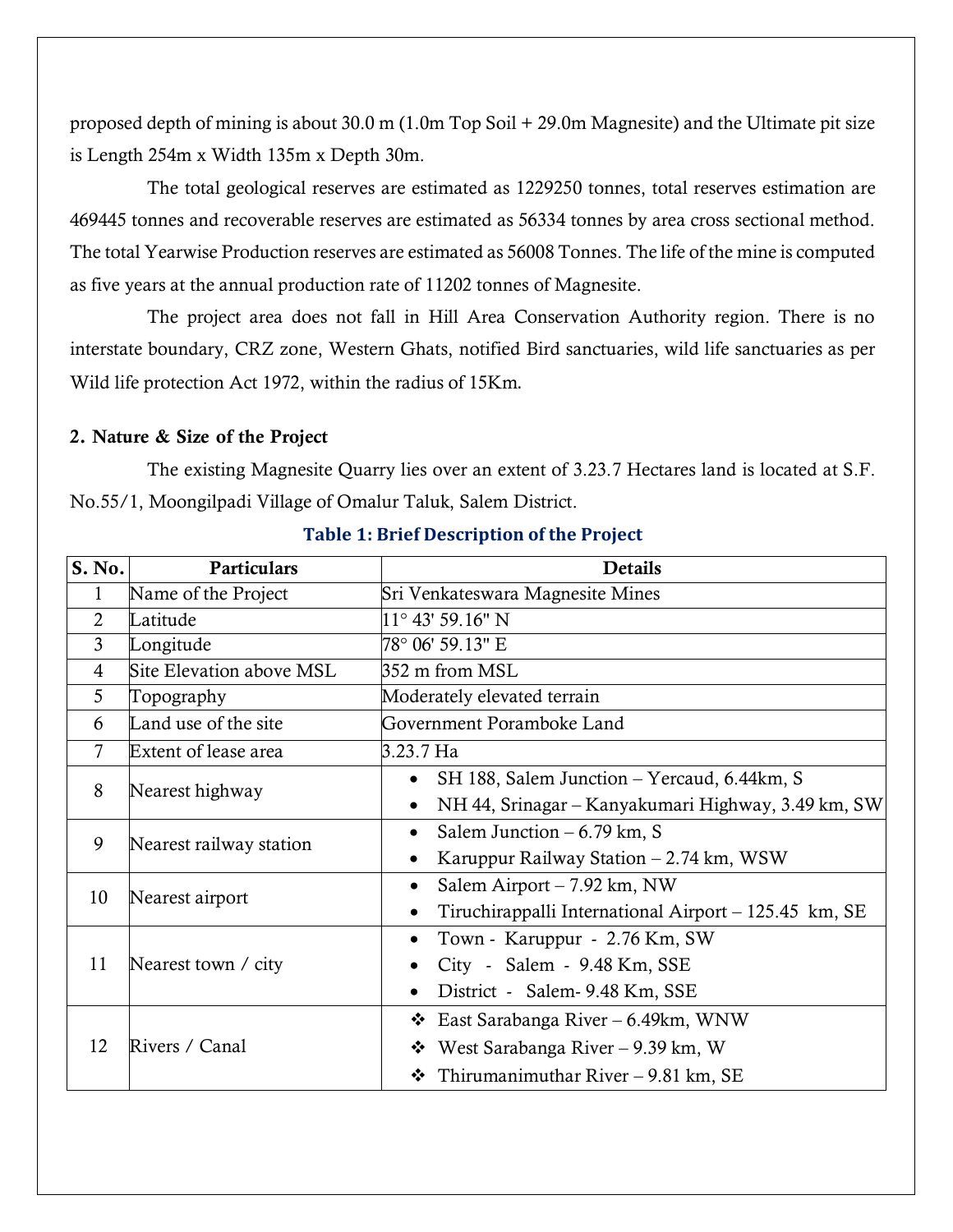| 13 | Lake                                            | Samuthiram Eri - 3.64km, WSW<br>❖ R.C.Cettipatty Lake – 6.92km, WNW<br>❖ Selatthampatti Eri – 8.15km, SSW<br>Pallapatti Lake – 8.18 km, SSE<br>❖<br>❖ Kannankurichi Lake – 8.33km, SSE<br>* Kannankurichi Puthu Eri - 8.48km, ESE<br>$\div$ Muthunayakkanpatti Lake – 9.50km, WSW<br>Pannapatti Lake – 10.86km, NW<br>❖<br>❖ Vadamaneri Lake – 10.96km, NW<br>$\div$ Thathampatti Lake – 11.38km, SSE<br>❖ Kumaragiri Lake – 11.54km, SE<br>$\div$ Yercaud Lake – 11.70km, ENE |
|----|-------------------------------------------------|--------------------------------------------------------------------------------------------------------------------------------------------------------------------------------------------------------------------------------------------------------------------------------------------------------------------------------------------------------------------------------------------------------------------------------------------------------------------------------|
|    |                                                 | $\div$ Ammal Lake – 12.10km, SSE<br>$\div$ Poosaripatti Lake – 12.31km, NNW<br>$\div$ Dasagasamudram Lake – 13.92km, NNW<br>❖ Taamarai Kuttai – 14.28km, WSW<br>Poolavari Lake - 14.70km, S                                                                                                                                                                                                                                                                                    |
| 14 | Hills / valleys                                 | Karuvalli Hills - 14.46 km, NW                                                                                                                                                                                                                                                                                                                                                                                                                                                 |
| 15 | Archaeologically places                         | Nil in 15 km radius                                                                                                                                                                                                                                                                                                                                                                                                                                                            |
| 16 | National parks /<br><b>Wildlife Sanctuaries</b> | Kurumbapatty Zoological Park – 6.06 km, ENE                                                                                                                                                                                                                                                                                                                                                                                                                                    |
| 17 | Reserved /<br><b>Protected Forests</b>          | Nagarmalai R.F. - 2.91 km, SE<br>Pannaikadu R.F. - 5.52 km, NNE<br>Kaniyeri R.F. - 9.16 km, N<br>Kapputhi R.F. $-10.10$ km, E<br>Meryland R.F. - 12.83 km, NE<br>Kanjamalai R.F. - 13.00 km, SSW<br>Karuvattuparai R.F. - 13.37 km, N<br>Jerugumalai R.F. - 13.47 km, SSE                                                                                                                                                                                                      |
| 18 | Seismicity                                      | Proposed Lease area comes under Seismic zone-II (low risk<br>area) as per IS 1893 (Part-1) : 2002                                                                                                                                                                                                                                                                                                                                                                              |
| 19 | Defense Installations                           | Nil in 15 Km radius                                                                                                                                                                                                                                                                                                                                                                                                                                                            |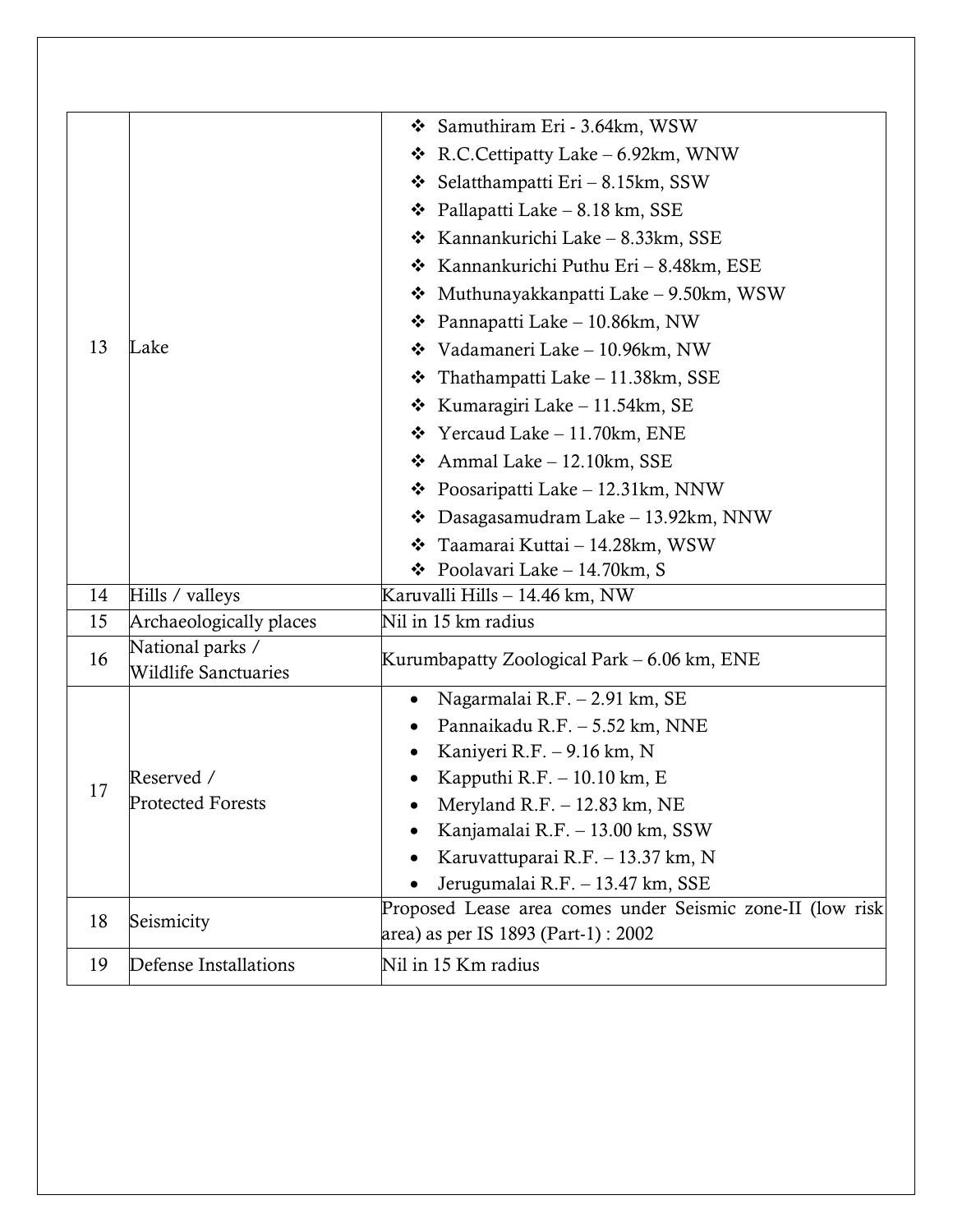#### 3. Need for the Project

- Magnesite is very important chemical mineral and is the principal raw material for the production of refractory material used as a lining in blast furnaces, kilns and incinerators.
- The need for mining of the chemical grade Magnesite from the project (mine lease area) has arisen to meet the current situation of demand supply gap faced by company.
- Magnesite is used in the refractory material used as a lining in blast furnaces, kilns and incinerators projects.
- \* The smaller domestic sales will also bring good returns financially to state governmental and central governmental in the form taxes, cesses, duties, etc.
- $\triangleleft$  As the magnesite mining operations in the proposed mine will employ about 18 persons directly and about 17 persons directly and about 100 persons on indirect basis through allied opportunities in logistics, trading, repining works etc.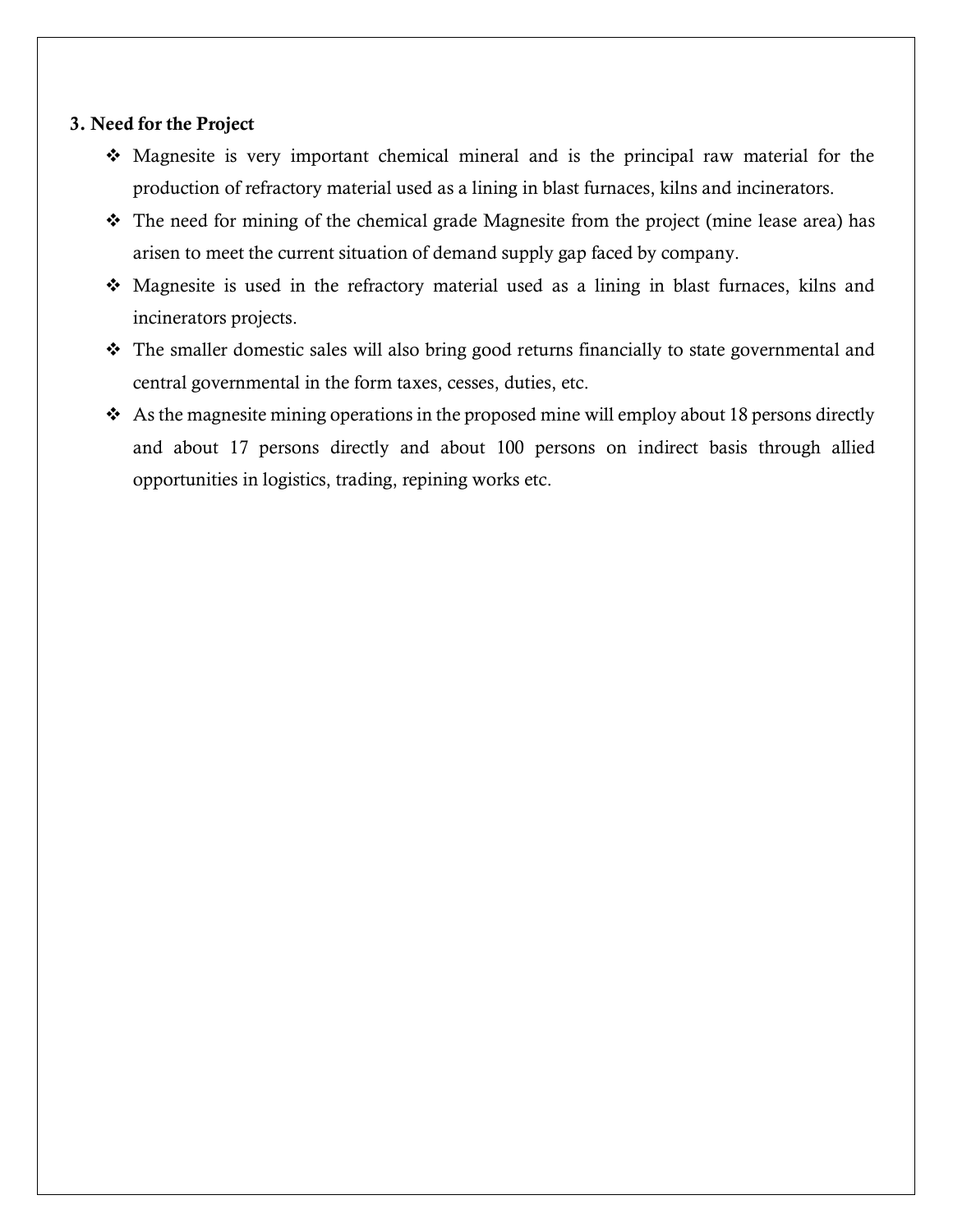

**Figure 1 Location Map of the Project Site**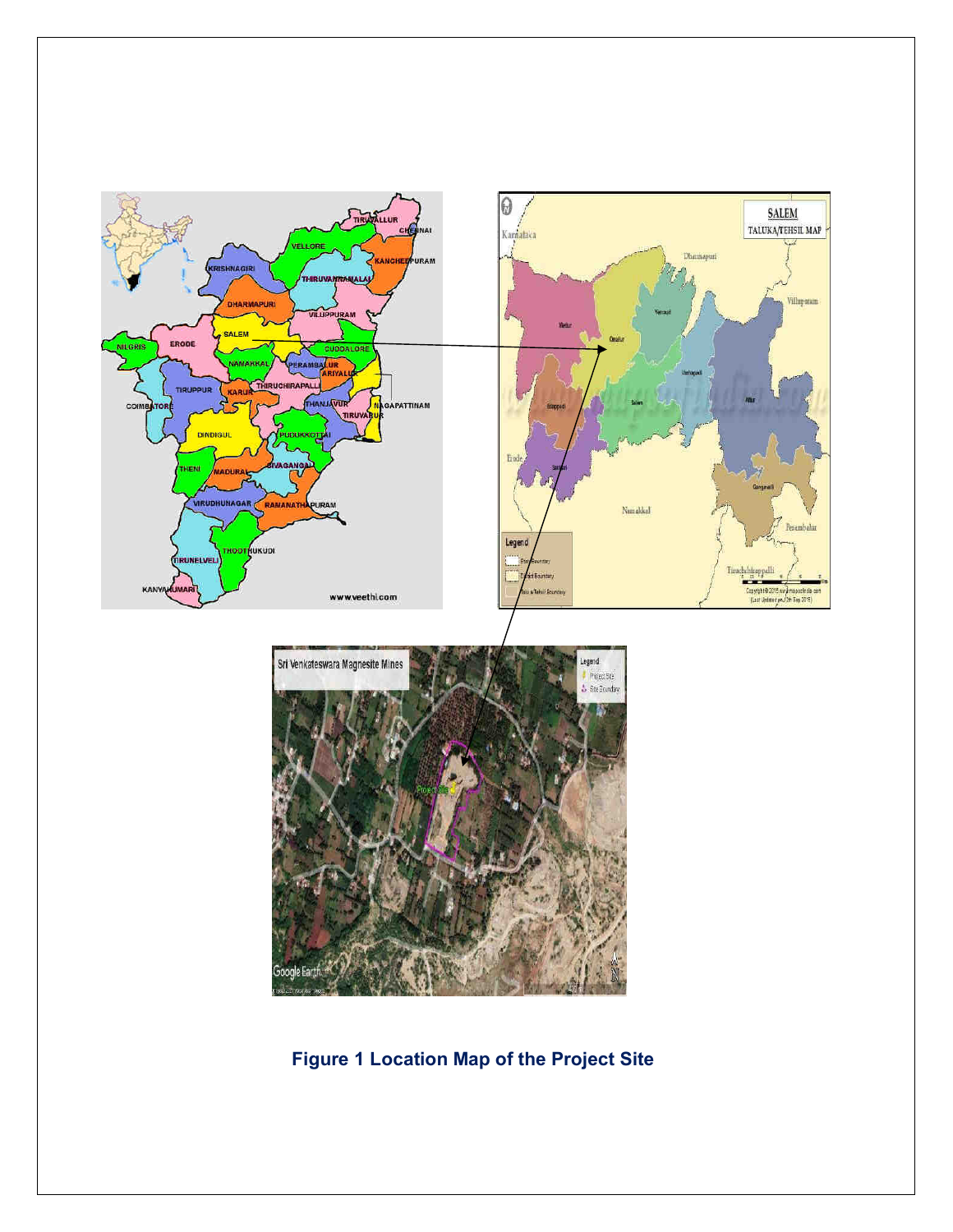

**Figure 2 Google Image of the Project Site**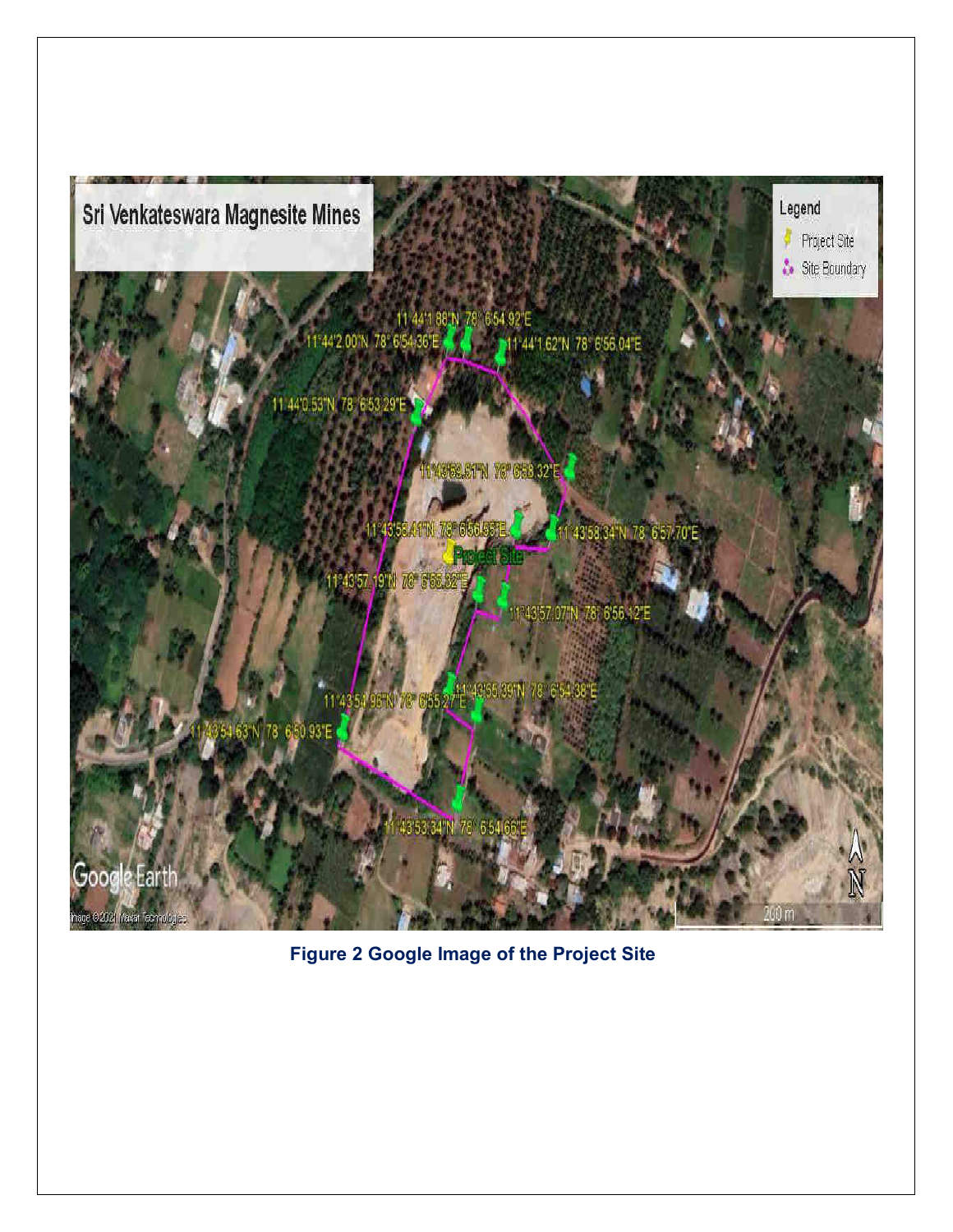## 4. Reserves and Resources

 The lease area is an existing Magnesite Mine quarry. The total Geological reserves are estimated as 469445 Tonnes and Recoverable reserves are estimated as 56334 Tonnes by cross sectional method.

| Classification                                 | <b>UNFC Code</b> | <b>Total</b><br><b>Reserve</b><br><b>Tonnes</b> | Recoverable<br>Reserve in<br>tonnes | Grade              |
|------------------------------------------------|------------------|-------------------------------------------------|-------------------------------------|--------------------|
| Mineral<br><b>Total</b><br>A.                  |                  |                                                 |                                     |                    |
| <b>Reserves</b>                                |                  |                                                 |                                     |                    |
| <b>Proved Mineral Reserve</b><br>on 10.06.2019 | 111              | 469445                                          | 56334                               | Non-<br>Refractory |
| Mineral<br>Probable<br>Reserve                 | 121 & 222        |                                                 |                                     |                    |
| Remaining<br>B. Total<br><b>Resources</b>      |                  |                                                 |                                     |                    |
| mineral<br>Feasibility<br>Resource             | 211              |                                                 |                                     |                    |
| mineral<br>Prefeasibility<br>resource          | 221              | 759805                                          | 91176                               | Non-<br>Refractory |
| mineral<br>Measured<br>resource                | 331              |                                                 |                                     |                    |
| mineral<br>Indicated<br>resource               | 332              |                                                 |                                     |                    |
| mineral<br>Inferred<br>resource                | 333              |                                                 |                                     |                    |
| Reconnaissance mineral<br>resource             | 334              |                                                 |                                     |                    |
| <b>Total Reserves +</b><br><b>Resources</b>    |                  | 1229250                                         | 147510                              |                    |

# Table 2 Total Reserves and Resources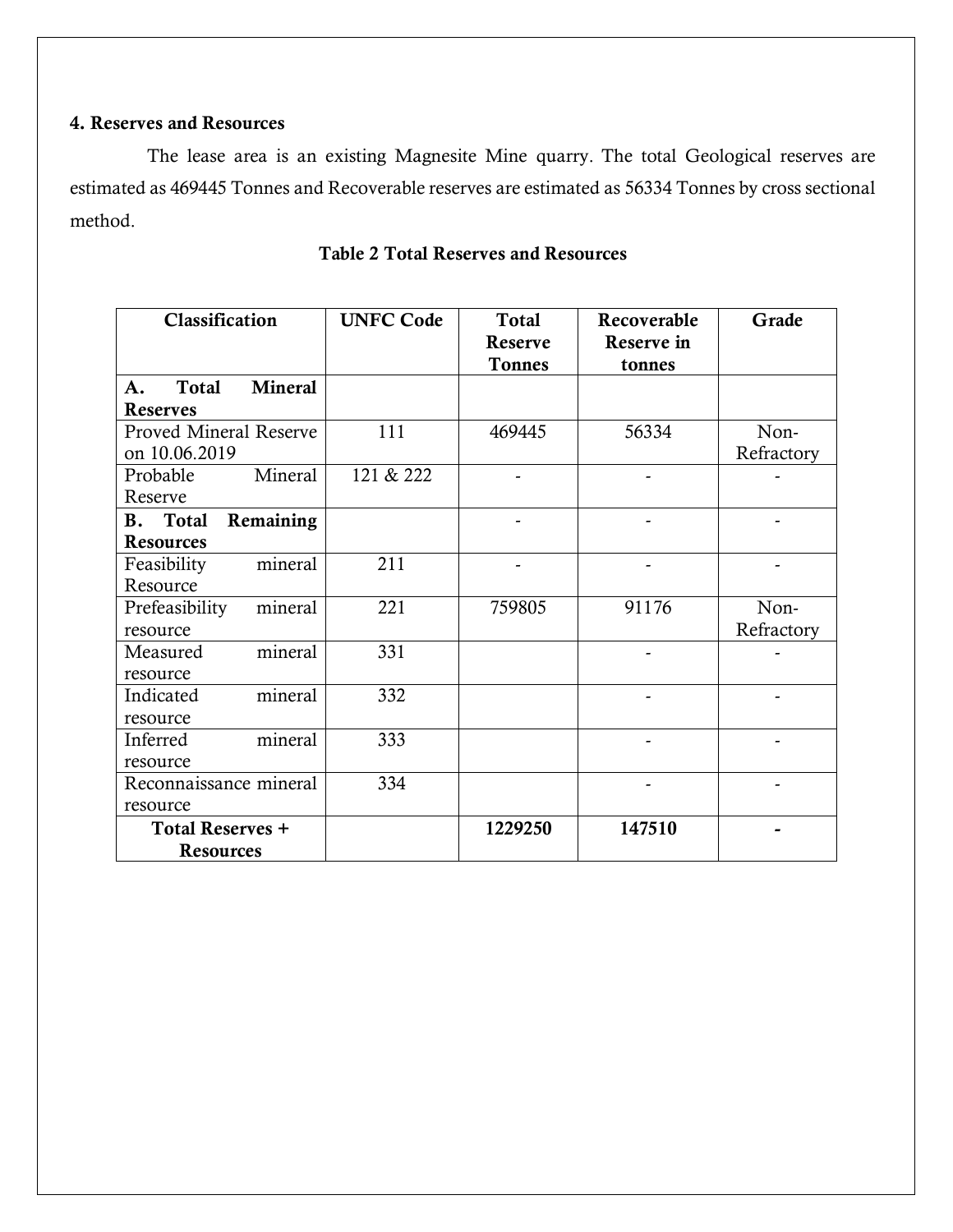# 5. Calculation of Reserves/Resources Section Wise

 The lease area is an existing Magnesite mine quarry. The geological and mineable reserves are estimated by cross sectional method. The Reserves estimation are described in below Table 3 and Resources estimation are described in Table No.4

## Table 3 Reserves Estimation

| <b>SECTION</b>    | <b>BEN</b><br>CH | L<br>(m)     | W<br>(m)     | D<br>(m)     | <b>VOLU</b><br><b>ME</b><br>(CUM) | <b>BULK</b><br><b>DENS</b><br><b>ITY</b> | <b>OVER</b><br><b>BURD</b><br>(T)<br>EN | <b>TOTAL</b><br><b>RESERVE</b><br>(T) | <b>MINERAL</b><br><b>REJECT</b><br>88% (T) | <b>RECOVERAB</b><br><b>LE RESERVE</b><br>$12\%$ (T) | <b>TOTAL</b><br><b>WASTE</b><br>(T) |
|-------------------|------------------|--------------|--------------|--------------|-----------------------------------|------------------------------------------|-----------------------------------------|---------------------------------------|--------------------------------------------|-----------------------------------------------------|-------------------------------------|
| <b>OVERBURDEN</b> |                  |              |              |              |                                   |                                          |                                         |                                       |                                            |                                                     |                                     |
| XY-A1B1           | $\mathbf{I}$     | 16           | 46           | $\mathbf{1}$ | 736                               |                                          |                                         |                                       |                                            |                                                     |                                     |
| XY-A2B2           | $\mathbf I$      | $\mathbf{1}$ | 54           | $\mathbf{1}$ | 54                                |                                          |                                         |                                       |                                            |                                                     |                                     |
| XY-A3B3           | $\mathbf I$      | $\mathbf{1}$ | 42           | $\mathbf{1}$ | 42                                |                                          |                                         |                                       |                                            |                                                     |                                     |
| XY-A4B4           | $\mathbf I$      | 1            | 80           | $\mathbf{1}$ | 80                                |                                          |                                         |                                       |                                            |                                                     |                                     |
|                   |                  |              | <b>TOTAL</b> |              | 912                               | $\overline{2}$                           | 1824                                    |                                       |                                            |                                                     | 1824                                |
| <b>MAGNESITE</b>  |                  |              |              |              |                                   |                                          |                                         |                                       |                                            |                                                     |                                     |
|                   |                  |              |              |              |                                   |                                          |                                         |                                       |                                            |                                                     |                                     |
|                   | $\prod$          | 14           | 28           | 4.0          | 1568                              |                                          |                                         |                                       |                                            |                                                     |                                     |
| <b>XY - A1B1</b>  | III              | 14           | 45           | 6.0          | 3780                              |                                          |                                         |                                       |                                            |                                                     |                                     |
|                   | IV               | 30           | 88           | 6.0          | 15840                             |                                          |                                         |                                       |                                            |                                                     |                                     |
|                   | V                | 52           | 112          | 6.0          | 34944                             |                                          |                                         |                                       |                                            |                                                     |                                     |
|                   | <b>VI</b>        | 43           | 94           | 5.0          | 20210                             |                                          |                                         |                                       |                                            |                                                     |                                     |
|                   |                  |              | <b>TOTAL</b> |              | 76342                             | 2.5                                      |                                         | 190855                                | 167952                                     | 22903                                               | 167952                              |
|                   |                  |              |              |              |                                   |                                          |                                         |                                       |                                            |                                                     |                                     |
|                   | $\mathbf{I}$     | $\mathbf{1}$ | 31           | 6.0          | 186                               |                                          |                                         |                                       |                                            |                                                     |                                     |
| $XY - A2B2$       | III              | $\mathbf{1}$ | 45           | 6.0          | 270                               |                                          |                                         |                                       |                                            |                                                     |                                     |
|                   | IV               | 23           | 66           | 6.0          | 9108                              |                                          |                                         |                                       |                                            |                                                     |                                     |
|                   | V                | 50           | 64           | 6.0          | 19200                             |                                          |                                         |                                       |                                            |                                                     |                                     |
|                   | <b>VI</b>        | 50           | 46           | 5.0          | 11500                             |                                          |                                         |                                       |                                            |                                                     |                                     |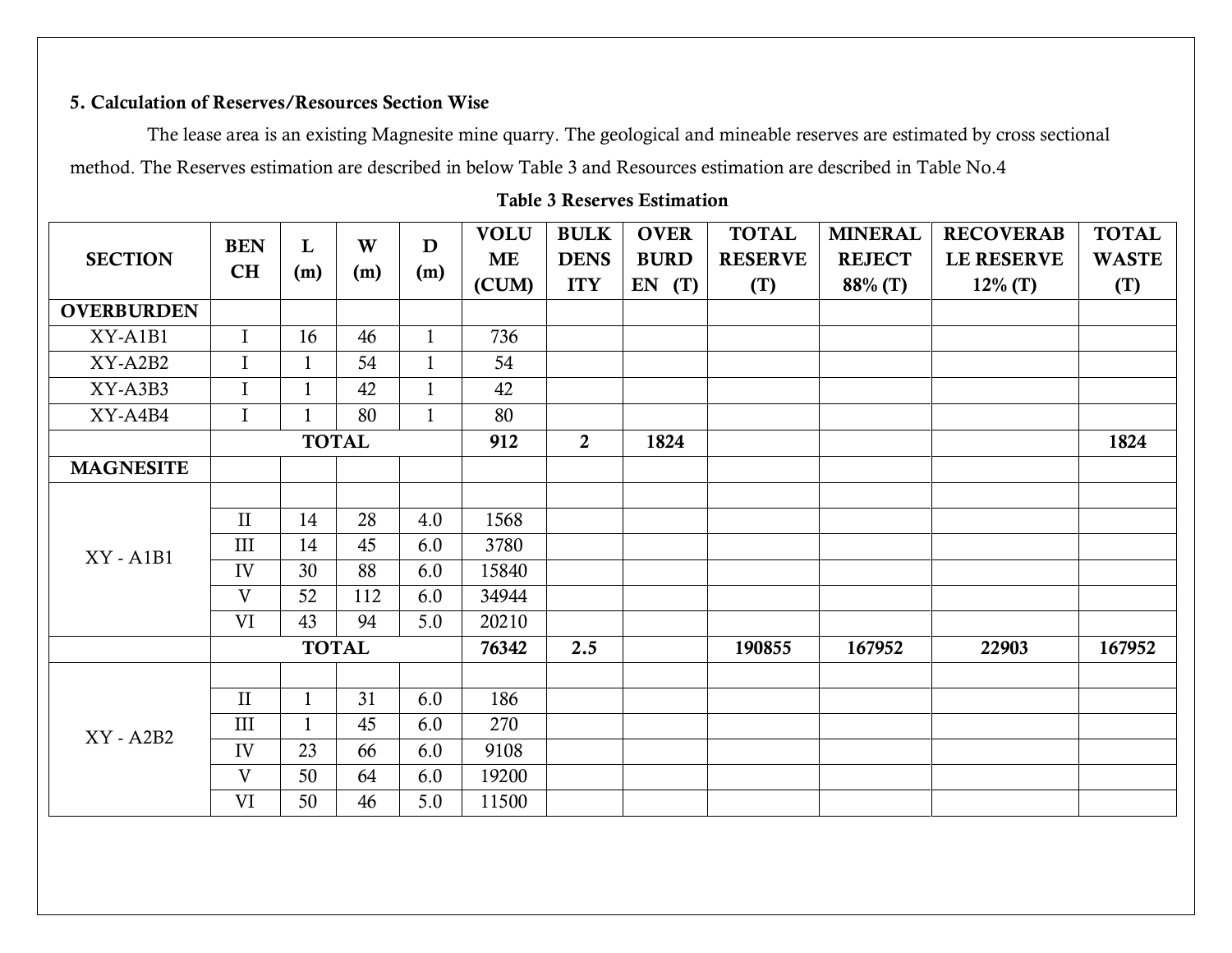|             |              |    | <b>TOTAL</b>       |     | 40264  | 2.5 |      | 100660 | 88581  | 12079 | 88581  |
|-------------|--------------|----|--------------------|-----|--------|-----|------|--------|--------|-------|--------|
|             |              |    |                    |     |        |     |      |        |        |       |        |
|             | $\mathbf{I}$ | п  | 11                 | 6.0 | 66     |     |      |        |        |       |        |
| $XY - A3B3$ | III          |    | 35                 | 6.0 | 210    |     |      |        |        |       |        |
|             | IV           | 50 | 58                 | 6.0 | 17400  |     |      |        |        |       |        |
|             | V            | 50 | 39                 | 6.0 | 11700  |     |      |        |        |       |        |
|             |              |    | <b>TOTAL</b>       |     | 29376  | 2.5 |      | 73440  | 64627  | 8813  | 64627  |
|             |              |    |                    |     |        |     |      |        |        |       |        |
|             | П            |    | 42                 | 6.0 | 252    |     |      |        |        |       |        |
| $XY - A4B4$ | III          | 5  | 85                 | 6.0 | 2550   |     |      |        |        |       |        |
|             | IV           | 55 | 73                 | 6.0 | 24090  |     |      |        |        |       |        |
|             | V            | 46 | 54                 | 6.0 | 14904  |     |      |        |        |       |        |
|             |              |    | <b>TOTAL</b>       |     | 41796  | 2.5 |      | 104490 | 91951  | 12539 | 91951  |
|             |              |    | <b>GRAND TOTAL</b> |     | 187778 | 2.5 | 1824 | 469445 | 413111 | 56334 | 414935 |

## Table 4 Resources Estimation

| <b>CLASSIFI</b><br><b>CATION</b> | <b>SECTIO</b><br>N          | <b>BENCH</b> | L<br>(m) | W<br>(m) | D<br>(m) | <b>VOLUM</b><br>$E$ (CUM) | <b>BULK</b><br><b>DENSI</b><br><b>TY</b> | <b>TOTAL</b><br><b>RESERV</b><br>E(T) | <b>MINERA</b><br><b>REJECT</b><br>88% (T) | <b>RECOVE</b><br><b>RABLE</b><br><b>RESERVE</b><br>$12\%$ (T) | <b>TOTAL WASTE</b><br>(T) |
|----------------------------------|-----------------------------|--------------|----------|----------|----------|---------------------------|------------------------------------------|---------------------------------------|-------------------------------------------|---------------------------------------------------------------|---------------------------|
|                                  | <b>MAGNE</b><br><b>SITE</b> |              |          |          |          |                           |                                          |                                       |                                           |                                                               |                           |
|                                  |                             | $_{\rm II}$  |          | 3        | 4.0      | 12                        |                                          |                                       |                                           |                                                               |                           |
| Mineral                          |                             | III          | 3        | 14       | 6.0      | 252                       |                                          |                                       |                                           |                                                               |                           |
| Locked up<br>in benches          | $XY$ -<br>A1B1              | IV           | 13       | 34       | 6.0      | 2652                      |                                          |                                       |                                           |                                                               |                           |
|                                  |                             | V            | 22       | 51       | 6.0      | 6732                      |                                          |                                       |                                           |                                                               |                           |
|                                  |                             | VI           | 32       | 70       | 5.0      | 11200                     |                                          |                                       |                                           |                                                               |                           |
|                                  |                             | $\mathbf{I}$ |          | 3        | 6.0      | 18                        |                                          |                                       |                                           |                                                               |                           |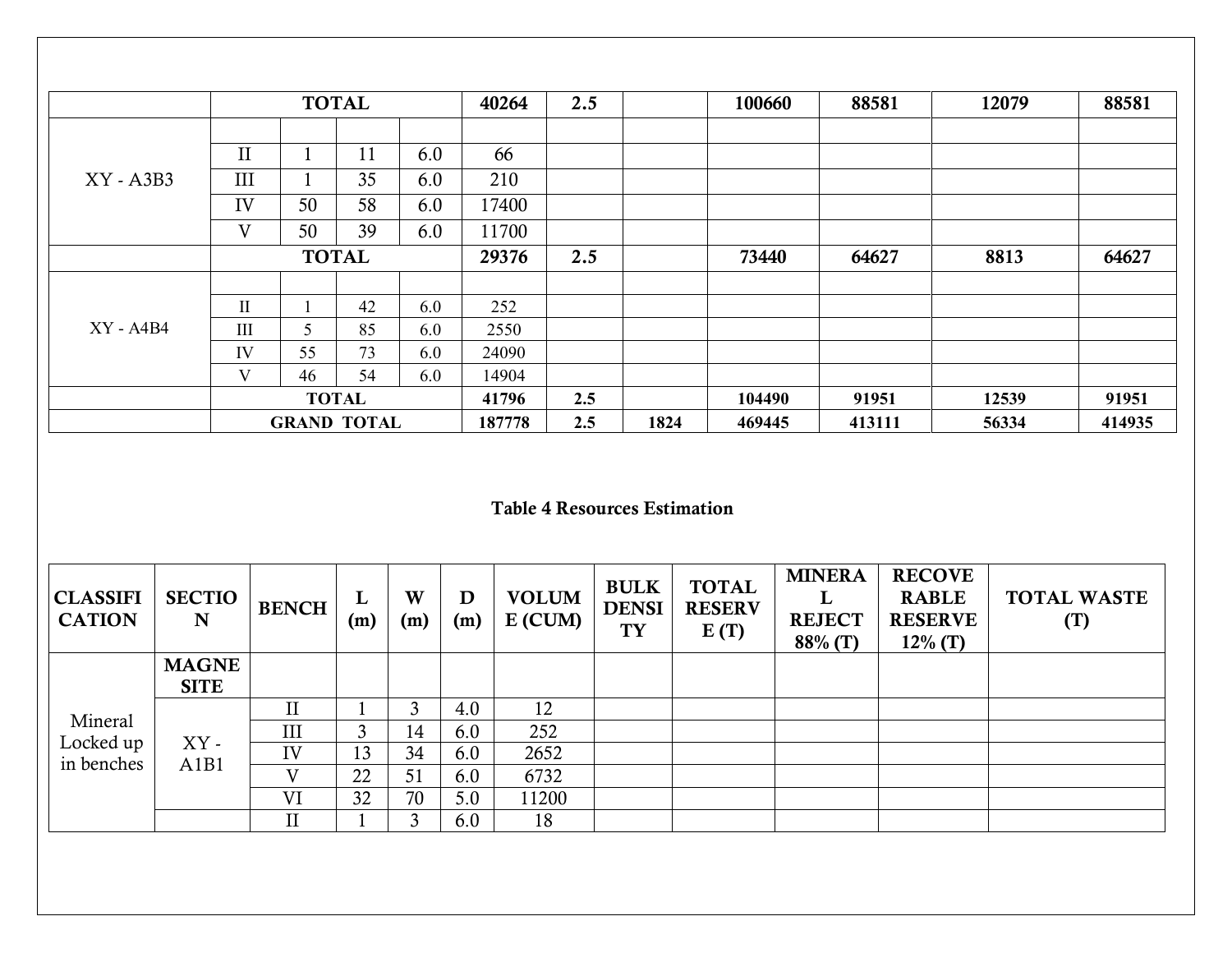|           |        | III                                          |                | 16             | 6.0 | 96     |     |        |        |       |        |
|-----------|--------|----------------------------------------------|----------------|----------------|-----|--------|-----|--------|--------|-------|--------|
|           | $XY$ - | IV                                           | 23             | 35             | 6.0 | 4830   |     |        |        |       |        |
|           | A2B2   | V                                            | 50             | 54             | 6.0 | 16200  |     |        |        |       |        |
|           |        | VI                                           | 50             | 73             | 5.0 | 18250  |     |        |        |       |        |
|           |        | $\mathbf{I}$                                 |                | $\overline{3}$ | 6.0 | 18     |     |        |        |       |        |
|           | XY-    | III                                          | $\mathbf{1}$   | 16             | 6.0 | 96     |     |        |        |       |        |
|           | A3B3   | IV                                           |                | 35             | 6.0 | 210    |     |        |        |       |        |
|           |        | V                                            |                | 54             | 6.0 | 324    |     |        |        |       |        |
|           |        | VI                                           | 50             | 93             | 5.0 | 23250  |     |        |        |       |        |
|           |        | $\mathbf{I}$                                 |                | $\mathfrak{Z}$ | 6.0 | 18     |     |        |        |       |        |
|           | XY-    | III                                          | $\mathbf{1}$   | 16             | 6.0 | 96     |     |        |        |       |        |
|           | A4B4   | IV                                           | $\overline{7}$ | 35             | 6.0 | 1470   |     |        |        |       |        |
|           |        | V                                            | 16             | 55             | 6.0 | 5280   |     |        |        |       |        |
|           |        | VI                                           | 62             | 108            | 5.0 | 33480  |     |        |        |       |        |
|           |        | <b>TOTAL</b>                                 |                |                |     | 124484 | 2.5 | 311210 | 273865 | 37345 | 273865 |
| Mineral   |        | $114.6 \text{ X } 10.0 = 1146 \text{ SQ.M}$  |                |                | 29  | 33234  |     |        |        |       |        |
| Locked up |        |                                              |                |                |     |        |     |        |        |       |        |
| in $7.5M$ |        | $672.2 \text{ X } 7.5 = 5041.5 \text{ SQ.M}$ |                |                | 29  | 146204 |     |        |        |       |        |
| Boundary  |        |                                              |                |                |     | 179438 | 2.5 | 448595 | 394764 | 53831 | 394764 |
| Barrier   |        |                                              |                |                |     |        |     |        |        |       |        |
|           |        | <b>TOTAL</b>                                 |                |                |     |        |     | 759805 | 668629 | 91176 | 668629 |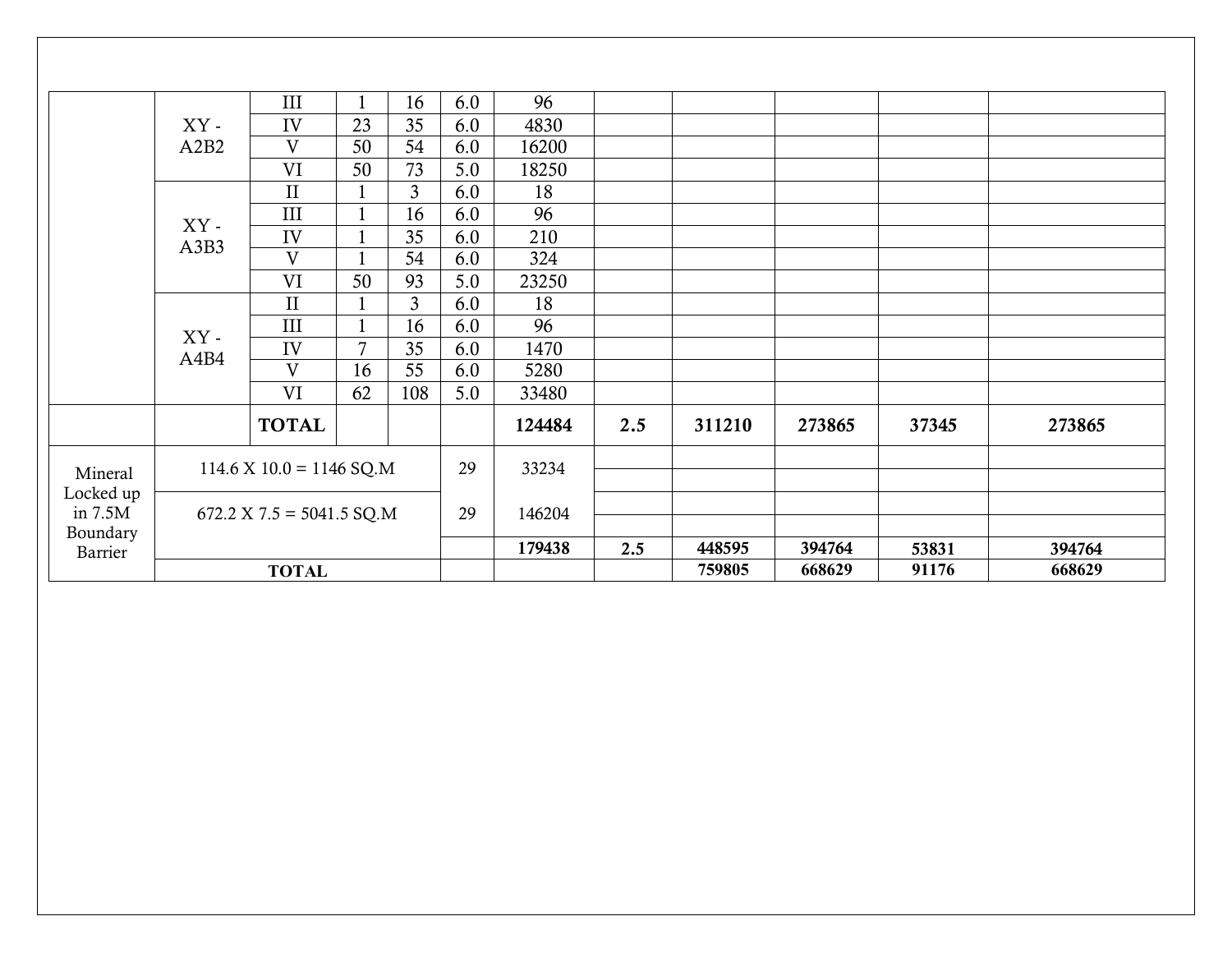## 6. Yearwise Production

The life of the mine is computed as Five years at a production rate of 11202 Tonnes of Magnesite per annum. From Total ROM the Magnesite deposits are categorized with the following percentage Magnesite 12% & Mineral Waste 88%.

|                                  |        | <b>Total</b>            |                |                                    | <b>ROM</b>                                 |                |                     |
|----------------------------------|--------|-------------------------|----------------|------------------------------------|--------------------------------------------|----------------|---------------------|
| Year                             |        | Tentative<br>Excavation | <b>OB</b>      | Ore (Magnesite)<br>$@12\%$ of ROM) | <b>Mineral Reject</b><br>$(a) 88%$ of ROM) | Total<br>waste | Ratio-Ore:<br>Waste |
|                                  |        | $\overline{2}$          | $\overline{3}$ | 4                                  | 5                                          | 6              | 7                   |
| 2019-2020                        | In Cum | 21188                   | 736            | 2543                               | 18645                                      | 19381          | 1:7.62              |
| (01.08.2019<br>to<br>31.03.2020) | In Ts  | 52970                   | 1472           | 6356                               | 46614                                      | 48086          | 1:7.56              |
| 2020-2021                        | In Cum | 61202                   |                | 7344                               | 53858                                      | 53858          | 1:7.33              |
|                                  | In Ts  | 153005                  |                | 18361                              | 134644                                     | 134644         | 1:7.33              |
|                                  | In Cum | 47392                   | 54             | 5687                               | 41705                                      | 41759          | 1:7.34              |
| 2021-2022                        | In Ts  | 118480                  | 108            | 14218                              | 104262                                     | 104370         | 1:7.34              |
| 2022-2023                        | In Cum | 24138                   | 42             | 2897                               | 21241                                      | 21283          | 1:7.34              |
|                                  | In Ts  | 60345                   | 84             | 7241                               | 53104                                      | 53188          | 1:7.34              |
| 2023-2024                        | In Cum | 32772                   | 80             | 3933                               | 28839                                      | 28919          | 1:7.35              |
|                                  | In Ts  | 81930                   | 160            | 9832                               | 72098                                      | 72258          | 1:7.34              |
|                                  | In Cum | 186692                  | 912            | 22404                              | 164288                                     | 165200         | 1:7.37              |
| <b>Total</b>                     | In Ts  | 466730                  | 1824           | 56008                              | 410722                                     | 412546         | 1:7.36              |

**Table 5** Year wise Tentative Excavation

The average production of Magnesite per year will be about 22404/5 =4480.8 cum (4480.8 X 2.5(B.D) = 11202 tonnes).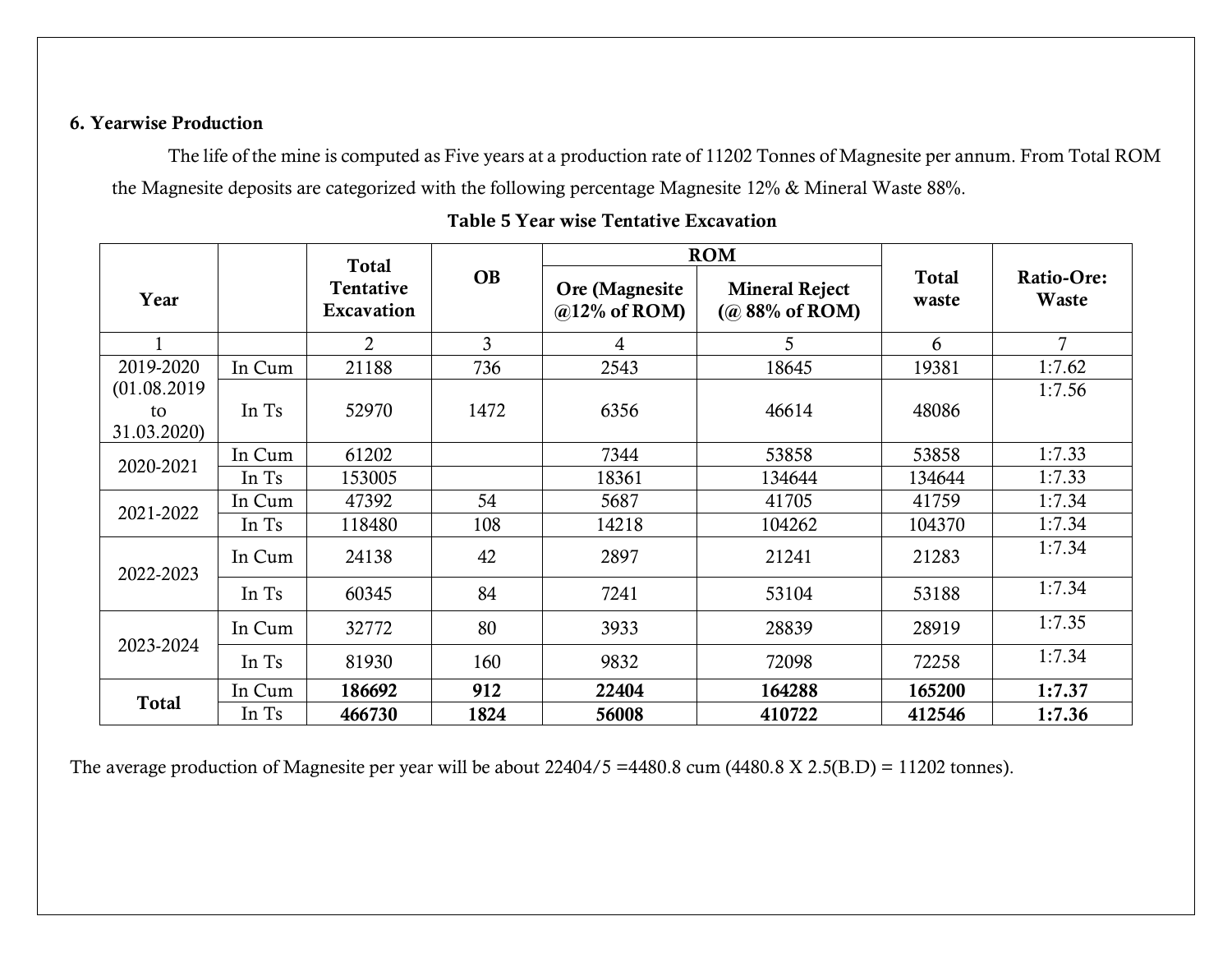| <b>YEAR</b>         | <b>SECTION</b> | <b>BENCH</b>        | L<br>(m)     | W<br>(m) | D<br>(m)     | <b>VOLU</b><br><b>ME</b><br>(CUM) | <b>OVER</b><br><b>BURD</b><br>$EN$ $(T)$ | <b>TOTAL</b><br><b>RESER</b><br>VE(T) | <b>MINERAL</b><br><b>REJECT</b><br>88% (T) | <b>RECOVERAB</b><br><b>LE RESERVE</b><br>$12\%$ (T) | <b>TOTAL</b><br><b>WASTE</b><br>(T) |
|---------------------|----------------|---------------------|--------------|----------|--------------|-----------------------------------|------------------------------------------|---------------------------------------|--------------------------------------------|-----------------------------------------------------|-------------------------------------|
|                     |                |                     |              |          |              |                                   |                                          |                                       |                                            |                                                     |                                     |
| 2019-2020           |                | $\mathbf I$         | 16           | 46       | $\mathbf{1}$ |                                   | 736                                      |                                       |                                            |                                                     | 736                                 |
| (01.08.2019         | $XY - A1B1$    | $\mathbf{I}$        | 14           | 28       | 4.0          | 1568                              |                                          |                                       |                                            |                                                     |                                     |
| To                  |                | III                 | 14           | 45       | 6.0          | 3780                              |                                          |                                       |                                            |                                                     |                                     |
| 31.03.2020)         |                | IV                  | 30           | 88       | 6.0          | 15840                             |                                          |                                       |                                            |                                                     |                                     |
|                     |                | <b>TOTAL IN Cum</b> |              |          |              | 21188                             | 736                                      | 21188                                 | 18645                                      | 2543                                                | 19381                               |
|                     |                | <b>TOTAL IN Ts</b>  |              |          |              | 52970                             | 1472                                     | 52970                                 | 46614                                      | 6356                                                | 48086                               |
|                     |                |                     |              |          |              |                                   |                                          |                                       |                                            |                                                     |                                     |
| 2020-2021           | $XY-AlB1$      | V                   | 61           | 112      | 6.0          | 40992                             |                                          |                                       |                                            |                                                     |                                     |
|                     |                | <b>VI</b>           | 43           | 94       | 5.0          | 20210                             |                                          |                                       |                                            |                                                     |                                     |
|                     |                | <b>TOTAL IN Cum</b> |              |          |              | 61202                             |                                          | 61202                                 | 53858                                      | 7344                                                | 53858                               |
|                     |                | <b>TOTAL IN Ts</b>  |              |          |              | 153005                            |                                          | 153005                                | 134644                                     | 18361                                               | 134644                              |
|                     |                |                     |              |          |              |                                   |                                          |                                       |                                            |                                                     |                                     |
|                     |                | $\mathbf I$         | $\mathbf{1}$ | 54       | $\mathbf{1}$ |                                   | 54                                       |                                       |                                            |                                                     |                                     |
|                     |                | $\mathbf{I}$        | $\mathbf{1}$ | 31       | 6.0          | 186                               |                                          |                                       |                                            |                                                     |                                     |
| 2021-2022           | $XY - A2B2$    | III                 | 1            | 45       | 6.0          | 270                               |                                          |                                       |                                            |                                                     |                                     |
|                     |                | IV                  | 41           | 66       | 6.0          | 16236                             |                                          |                                       |                                            |                                                     |                                     |
|                     |                | V                   | 50           | 64       | 6.0          | 19200                             |                                          |                                       |                                            |                                                     |                                     |
|                     |                | <b>VI</b>           | 50           | 46       | 5.0          | 11500                             |                                          |                                       |                                            |                                                     |                                     |
| <b>TOTAL IN Cum</b> |                |                     |              |          | 47392        | 54                                | 47392                                    | 41705                                 | 5687                                       | 41759                                               |                                     |
| <b>TOTAL IN Ts</b>  |                |                     |              |          | 118480       | 108                               | 118480                                   | 104262                                | 14218                                      | 104370                                              |                                     |
| 2022-2023           | XY - A3B3      |                     |              |          |              |                                   |                                          |                                       |                                            |                                                     |                                     |

# **Table 6** Year wise Development and Production Schedule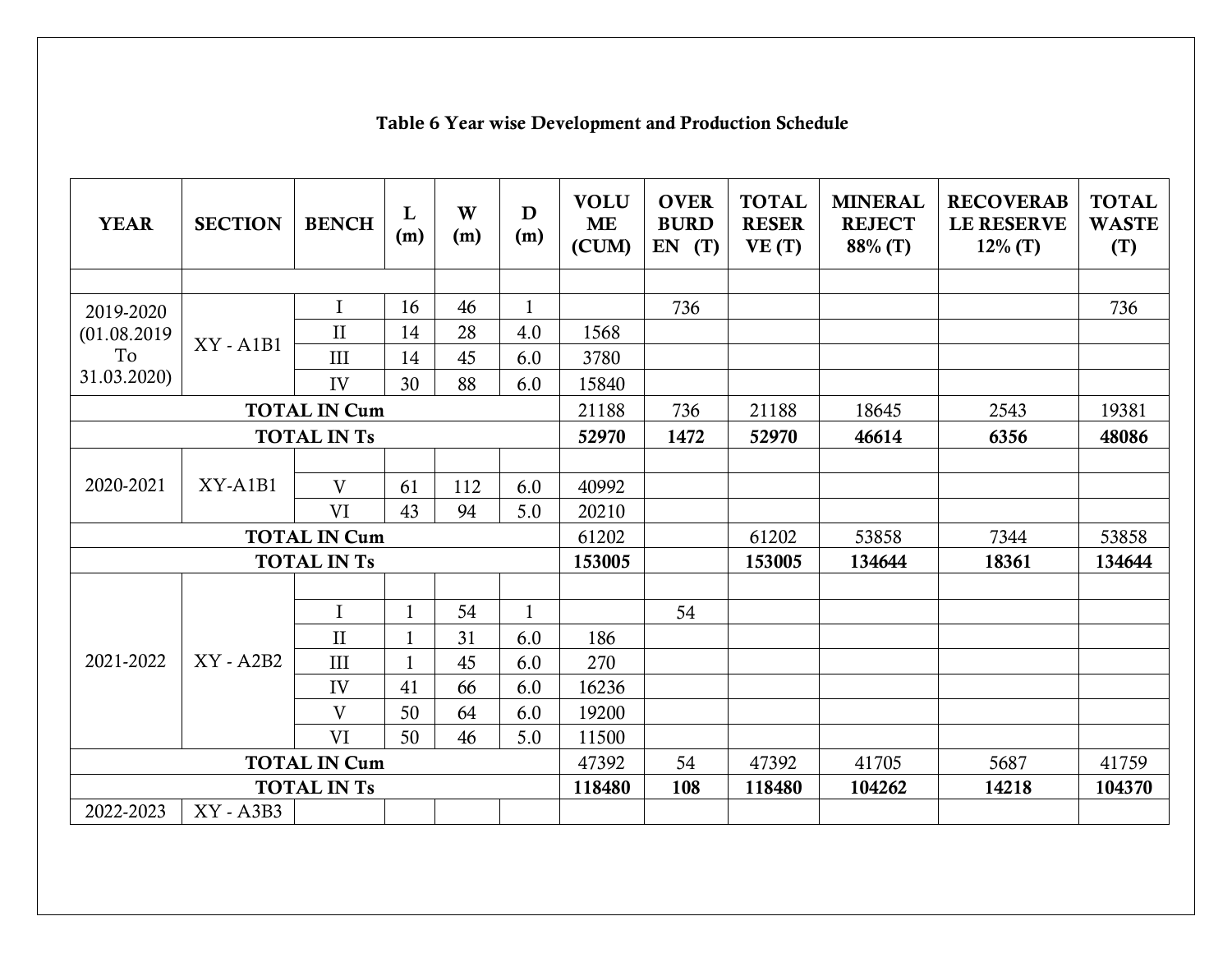|                           |             | I                   |    | 42 |     |        | 42   |        |        |       |        |
|---------------------------|-------------|---------------------|----|----|-----|--------|------|--------|--------|-------|--------|
|                           |             | $\mathbf{I}$        |    | 11 | 6.0 | 66     |      |        |        |       |        |
|                           |             | III                 |    | 35 | 6.0 | 210    |      |        |        |       |        |
|                           |             | IV                  | 41 | 58 | 6.0 | 14268  |      |        |        |       |        |
|                           |             | V                   | 41 | 39 | 6.0 | 9594   |      |        |        |       |        |
|                           |             | <b>TOTAL IN Cum</b> |    |    |     | 24138  | 42   | 24138  | 21241  | 2897  | 21283  |
|                           |             | <b>TOTAL IN Ts</b>  |    |    |     | 60345  | 84   | 60345  | 53104  | 7241  | 53188  |
|                           |             |                     |    |    |     |        |      |        |        |       |        |
|                           |             | I                   |    | 80 |     |        | 80   |        |        |       |        |
| 2023-2024                 | $XY - A4B4$ | $\mathbf{I}$        |    | 42 | 6.0 | 252    |      |        |        |       |        |
|                           |             | III                 | 5  | 85 | 6.0 | 2550   |      |        |        |       |        |
|                           |             | IV                  | 45 | 73 | 6.0 | 19710  |      |        |        |       |        |
|                           |             | V                   | 38 | 45 | 6.0 | 10260  |      |        |        |       |        |
| <b>TOTAL IN Cum</b>       |             |                     |    |    |     | 32772  | 80   | 32772  | 28839  | 3933  | 28919  |
| <b>TOTAL IN Ts</b>        |             |                     |    |    |     | 81930  | 160  | 81930  | 72098  | 9832  | 72258  |
| <b>GRAND TOTAL IN Cum</b> |             |                     |    |    |     | 186692 | 912  | 186692 | 164288 | 22404 | 165200 |
| <b>GRAND TOTAL IN Ts</b>  |             |                     |    |    |     | 466730 | 1824 | 466730 | 410722 | 56008 | 412546 |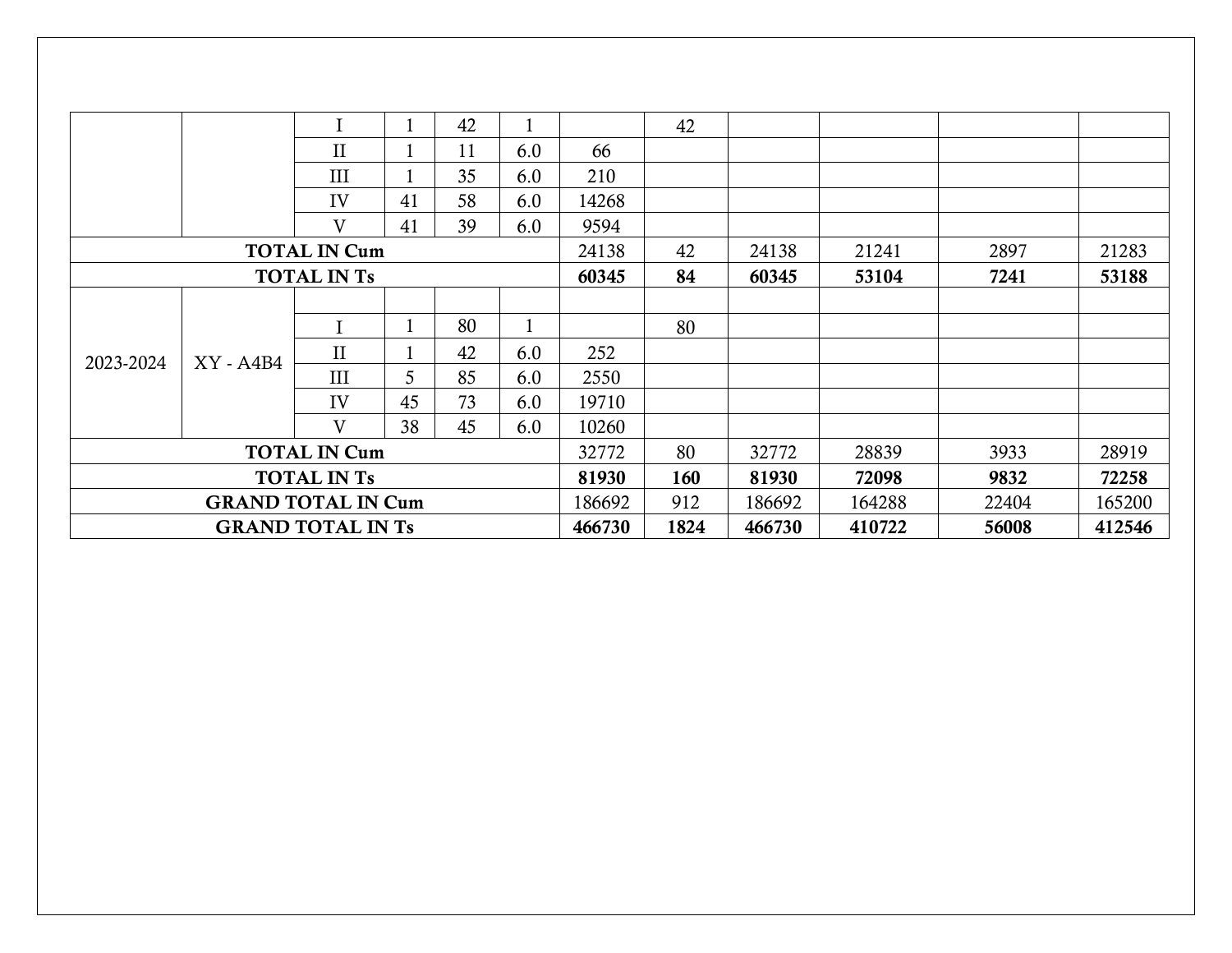#### 7. Mining

The nature of deposit and the anticipated annual production level, the method of mining is proposed as opencast "A" Category other than fully mechanized. The development and production of mining operations will confine to this area for the next five years in existing working pit from North to Southern side of the Mining lease area. The top soil will be utilized for the formation of mine roads, construction of bund and afforestation purpose. Foot paths and ramps and roads are suitably formed for easy movement of men and material. A bund will be constructed around the pit to prevent accident call and inrush of rain water. Haul roads, to conform to statutory standards will be made according to convenience for smooth transport of ore and waste. Wherever necessary, crossing platforms will be provided in the haul roads at suitable point.

#### 8. Water Requirement

 The quantity of water required for the mine lease area of 3.23.7 ha is estimated to be 2.5 kLD. Drinking water is available from nearby villages near the project site and this fulfills the requirement at site.

| S.No. | <b>Purpose</b>                   | Quantity       |
|-------|----------------------------------|----------------|
| 1.    | Drinking Water use (For labours) | 0.750 KLD      |
| 2.    | Green belt                       | 0.250 KLD      |
| 3.    | Dust suppression                 | 1.5 KLD        |
|       | <b>Total</b>                     | <b>2.5 KLD</b> |

#### Table 7 Water Balance

### 9. Man Power

 Total manpower required for the project is approximately 17 persons. Workers will be from nearby villages.

| S.No. | Name of the Employment    | No. of Employees |
|-------|---------------------------|------------------|
| 1.    | Supervisory               |                  |
|       | Manager                   | 1 No.            |
|       | Part-time Mining Engineer | 1 No.            |

#### Table 8 Man Power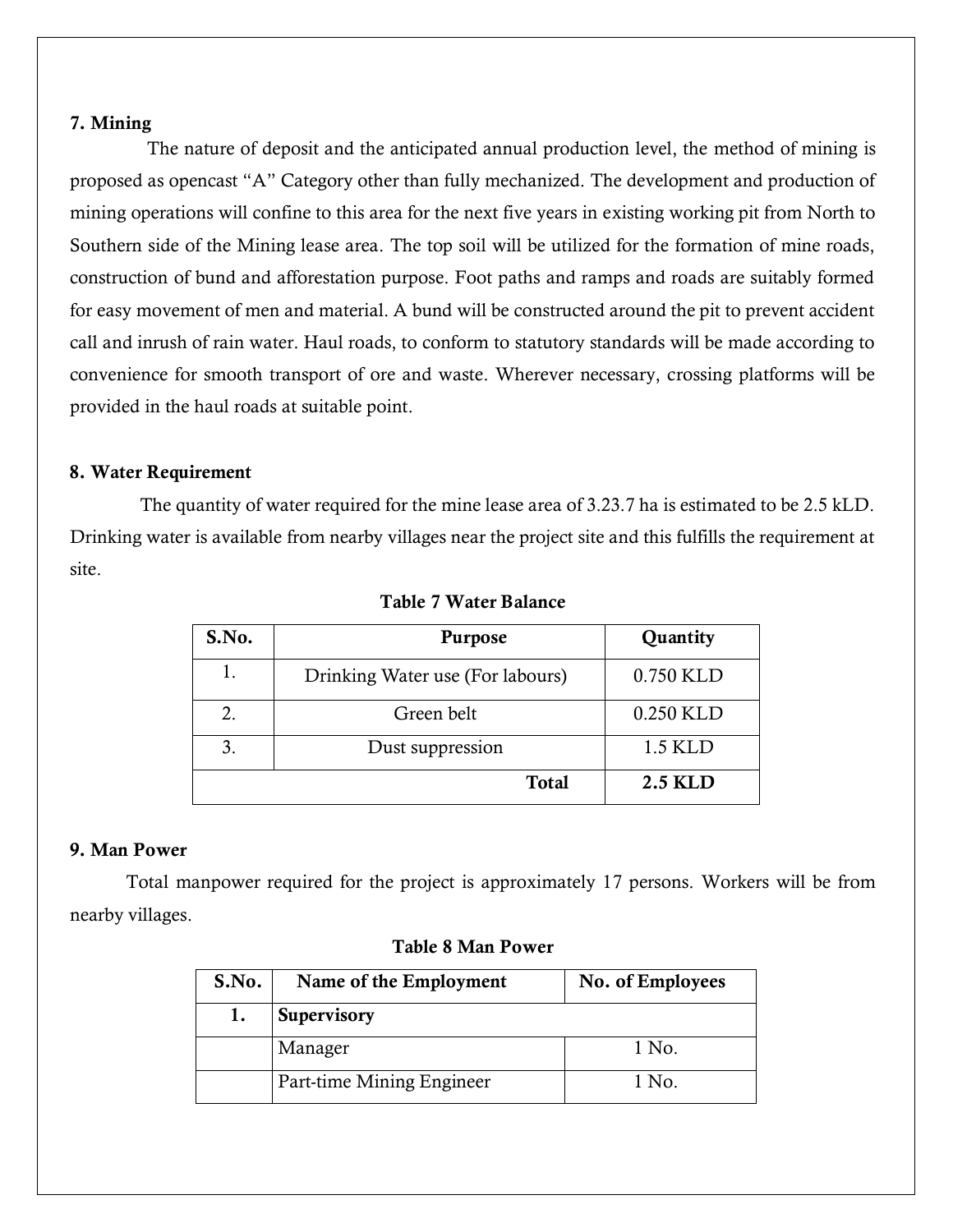|    | Clerk                 | 1 No.  |
|----|-----------------------|--------|
| 2. | Labour                |        |
|    | <b>Highly Skilled</b> |        |
|    | Skilled               | 2 Nos  |
|    | Semi-skilled          |        |
|    | Unskilled             | 12 Nos |
|    | <b>Total</b>          | 17 Nos |

## 10. Land Requirement

 The Mining Lease are in S.F. No.55/1 over an extent of 3.23.7 Ha in Moongilpadi Village, Omalur Taluk, Salem District is Government Poramboke Land and is not covered in Forest area of any kind. There is no reserve forest or social forest within the vicinity of the mining lease. The present and post mining land use pattern is given below Table No.9

|       |                          |         | Area to be reclaimed   | Area to be reclaimed |
|-------|--------------------------|---------|------------------------|----------------------|
| S.No. |                          | Present | & rehabilitated at the | & rehabilitated at   |
|       | Description              | Area    | end of present ROMP    | the end of life of   |
|       |                          | (Ha.)   | period (Ha.)           | $mine$ (Ha.)         |
| 01.   | Mining (Quarry)          | 1.42.0  | 0.74.0                 | 2.54.0               |
| 02.   | Waste dump               | 0.38.0  | Backfilling            | Backfilling          |
| 03.   | Office-Infrastructure    | 0.01.0  | 0.01.0                 | 0.02.0               |
| 04.   | Mineral Stack/           |         |                        |                      |
|       | Processing Yard          |         |                        |                      |
| 05.   | Sub-grade Mineral stacks |         |                        |                      |
| 06.   | Mine Roads               | 0.05.0  | 0.01.0                 | 0.10.0               |
| 07.   | Area under Plantation    | 0.05.0  | 0.52.5                 | 0.57.7               |
| 08.   | Unutilized Area          | 1.32.7  | $\tilde{\phantom{a}}$  |                      |
|       | <b>TOTAL</b>             | 3.23.7  | 1.28.5                 | 3.23.7               |

Table 9 Land Use Breakup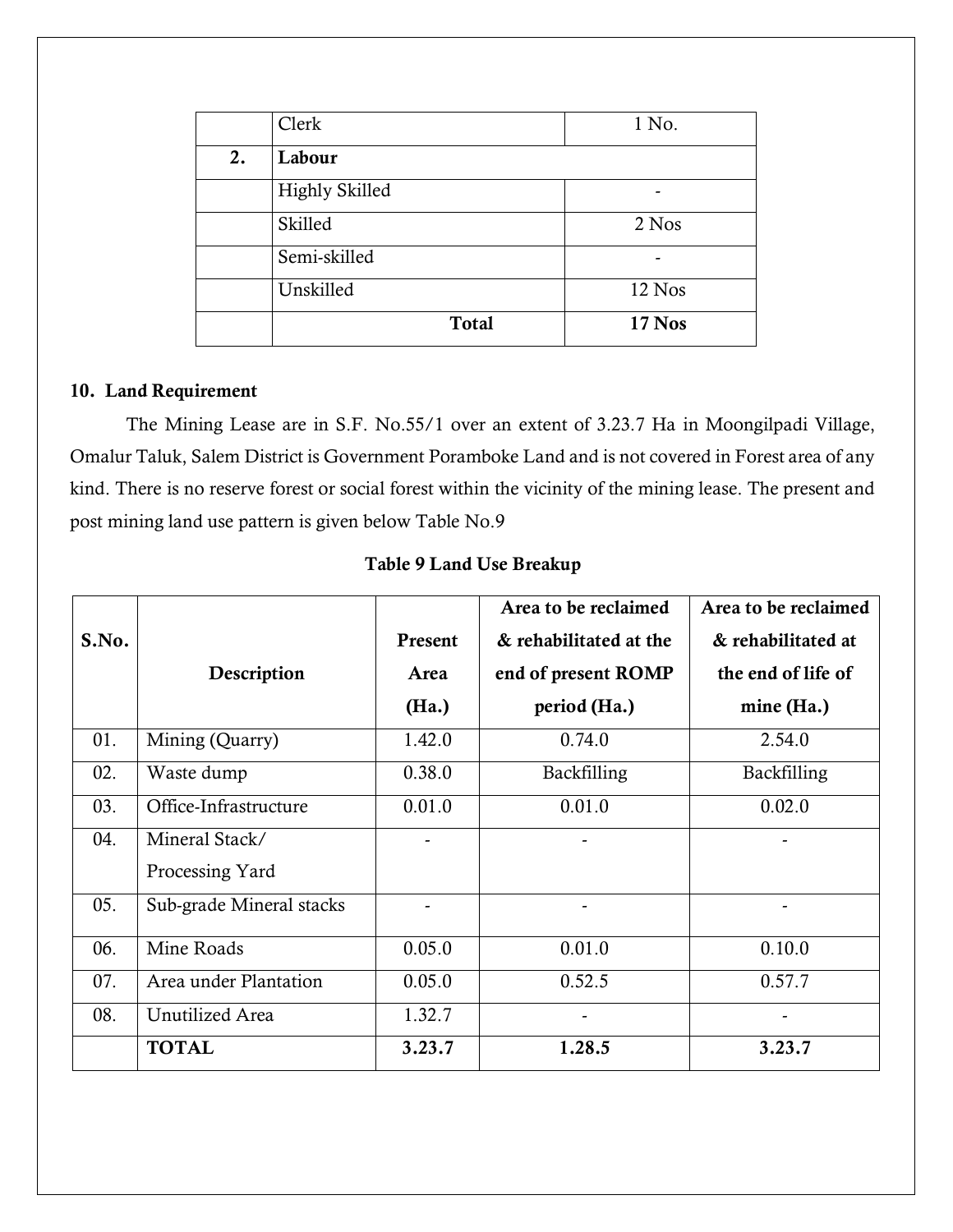### 11. Human Settlement

The human settlements nearby areas are given in Table No. 10

## Table 10 Habitation

| S.No. | <b>Direction</b> | Village          | <b>Distance</b>   | Population |
|-------|------------------|------------------|-------------------|------------|
|       | North            | Moongilpadi      | $1.0 \mathrm{km}$ | 2000       |
|       | West             | Kollapatti       | $1.6 \mathrm{km}$ | 600        |
|       | East             | Kaminaickanpatti | $1.6 \mathrm{km}$ | 500        |
|       | South            | Vellakalpatti    | $2.4 \mathrm{km}$ | 2000       |

#### 12. Power Requirement

 The project does not require any power supply for the mining operations. Electricity is used only in office premises and other internal infrastructure for which necessary permission will be obtained from TNEB. 16 Litres diesel per hour for excavator will be used for Magnesite mining.

## 13. Scope of the Baseline Study

 This chapter contains information on existing environmental scenario on the following parameters.

- 1. Micro Meteorology
- 2. Water Environment
- 3. Air Environment
- 4. Noise Environment
- 5. Soil / Land Environment
- 6. Biological Environment
- 7. Socio-economic Environment

## **13.1 Micro – Meteorology**

 Meteorology plays a vital role in affecting the dispersion of pollutants, once discharged into the atmosphere. Since meteorological factors show wide fluctuations with time, meaningful interpretation can be drawn only from long-term reliable data.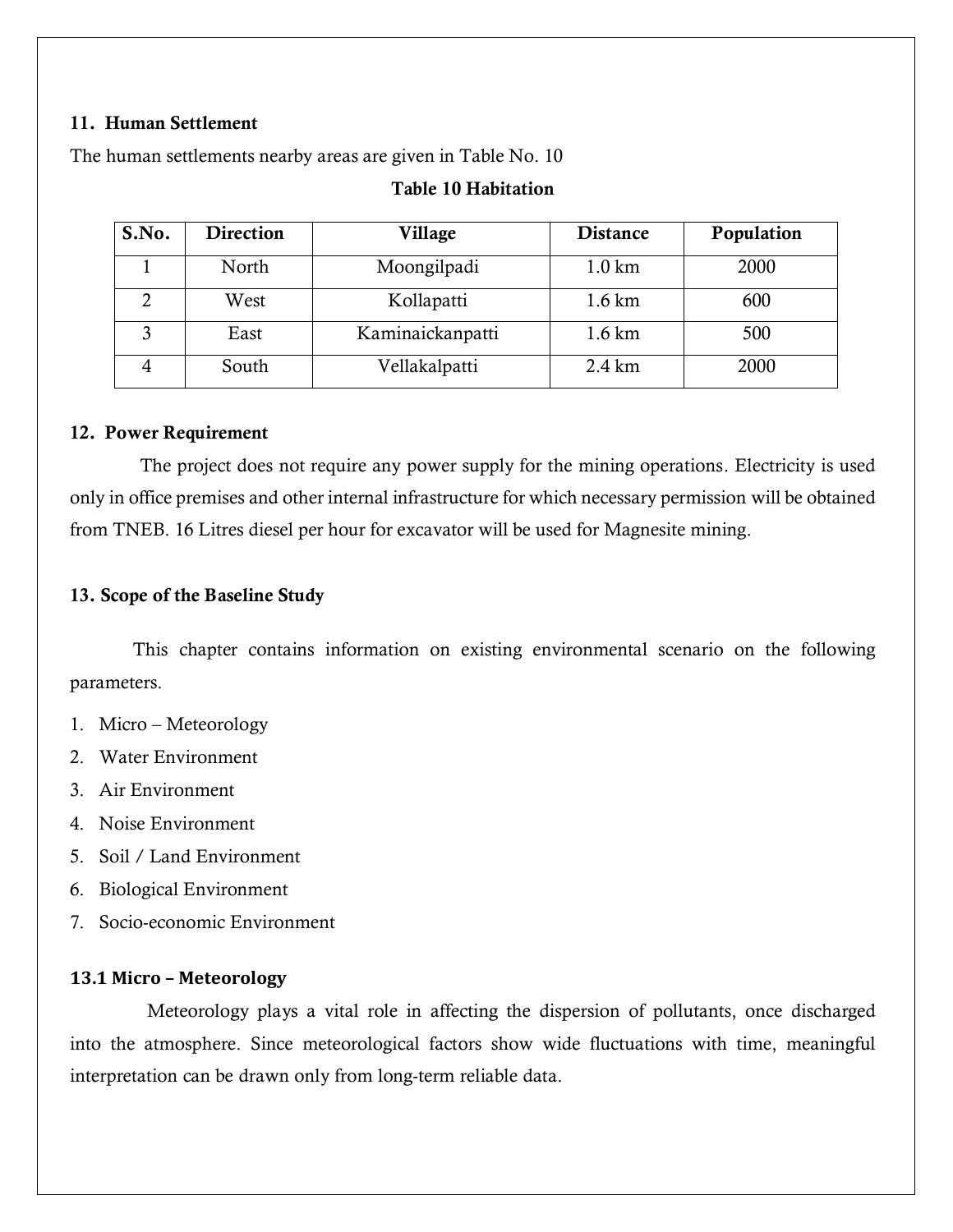| i) Average Annual Maximum Temperature   | : $34.1^{\circ}C$    |
|-----------------------------------------|----------------------|
| ii) Average Annual Minimum Temperature. | $\therefore$ 22.9 °C |
| iv) Average Annual Rainfall of the area | $\frac{1}{2}$ 898 mm |

#### 13.2 Air Environment

 Ambient air monitoring was carried out on monthly basis in the surrounding areas of the Mine Lease area to assess the ambient air quality at the source. To know the ambient air quality at a larger distance i.e. in the study area of 5 km. radius, air quality survey has been conducted at 6 locations. Major air pollutants like Particulate Matter (PM10), Particulate Matter (PM2.5), Sulphur Dioxide (SO2), Nitrogen Dioxide (NO2) were monitored and the results are summarized below. The baseline levels of PM10 (68-36  $\mu$ g/m<sup>3</sup>), PM2.5 (36-24  $\mu$ g/m<sup>3</sup>), SO2 (12-4 $\mu$ g/m<sup>3</sup>), NO2 (23-17  $\mu$ g/m<sup>3</sup>), all the parameters are well within the standards prescribed by National Ambient Air Quality during the study period from March to May 2021.

#### 13.3 Noise Environment

 Ambient noise levels were measured at 6 locations around the proposed project site. The maximum Day noise and Night noise were found to be 52.4 dB(A) and 43.2 dB(A) respectively in Karuppur Village. The minimum Day Noise and Night noise were 47.2 dB(A) and 38.1 dB(A) respectively which was observed in Moongilpadi Village.

#### 13.4 Water Environment

- The average pH ranges from 7.89-8.74
- TDS value varied from 586 mg/l to 2032 mg/l
- Hardness varied from 490 to 1210 mg/1
- Chloride varied from 15.4 to 436.9 mg/l

#### 13.5 Land Environment

 The analysis results shows that the majority of soil in the project and surrounding area is alkaline in nature and pH value ranges from 8.92 to 9.85 with organic matter 0.0135 % to 0.0168 %.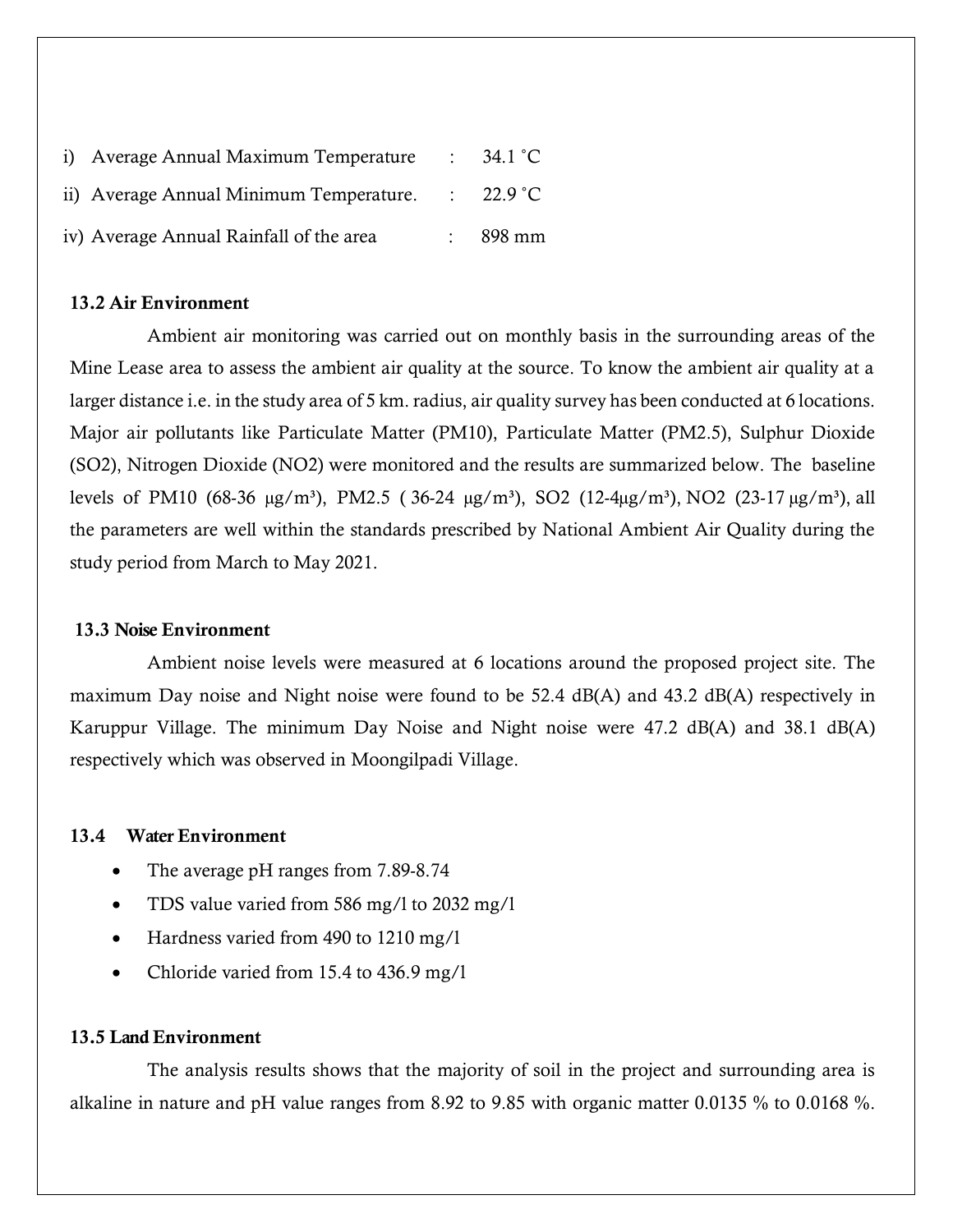The concentration of Nitrogen, Phosphorus & Potassium has been found to be in good amount in the soil samples.

#### 13.6 Biological Environment

 The proposed Mining lease area is mostly dry barren ground with small shrubs and bushes. No specific endangered flora & fauna exist within the mining lease area.

#### 13.7 Socio Economic Environment

 Omalur is a town in the Salem district in the State of Tamil Nadu and rich with the Magnesite. The Moongilpadi village has a population of 3946 of which 2074 are males while 1872 are females as per Population Census 2011. In Moongilpadi Male literacy stands at 70.92 % while female literacy rate was 51.23 %.

#### 14. Rehabilitation/ Resettlement

 The overall land of the mine is Government Poramboke land. There are no displacement of the population within the project area and adjacent nearby area. Social development of nearby villages will be considered in this project.

 The mine area does not cover any habitation. Hence the mining activity does not involve any displacement of human settlement.

#### 15. Greenbelt Development

1. The development of greenbelt in the peripheral buffer zone of the mine area.

2. Green belt has been recommended as one of the major component of Environmental Management Plan, which will improve ecology, environment and quality of the surrounding area.

3. Trees like Casuarina will be planted along the lease boundary at a rate of 30 trees per annum with an interval of 5m.

4. The rate of survival expected to be 70% in this area.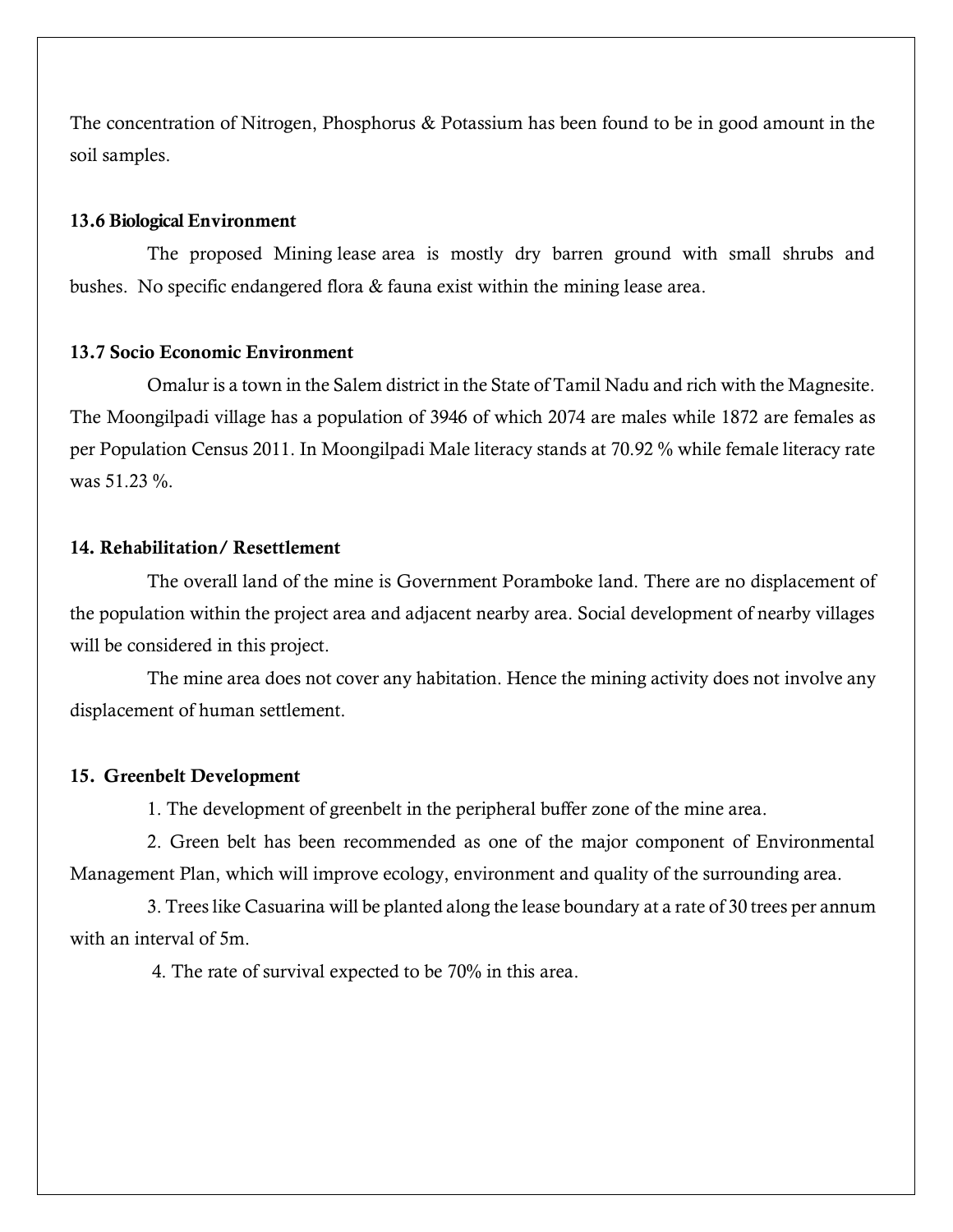| Year          | Name of species | Area in Ha. | No of species Spacing |    | <b>Survival</b> |
|---------------|-----------------|-------------|-----------------------|----|-----------------|
| $2019 - 2020$ | Casuarina       | 0.11.5      | 30                    | 5m | 70%             |
| $2020 - 2021$ | Casuarina       | 0.11.0      | 30                    | 5m | 70%             |
| $2021 - 2022$ | Casuarina       | 0.10.0      | 30                    | 5m | 70%             |
| 2022 - 2023   | Casuarina       | 0.10.0      | 30                    | 5m | 70%             |
| $2023 - 2024$ | Casuarina       | 0.10.0      | 30                    | 5m | 70%             |
|               | <b>Total</b>    | 0.52.5      | 150                   |    |                 |

Table 11 Plantation / Afforestation Program

#### 16. Anticipated Environmental Impacts

#### **16.1 Air Environment and Mitigation Measures**

1. Water sprinkling will be done on the roads & unpaved roads.

 2. Proper mitigation measures like water sprinkling will be adopted to control dust emissions.

3. Plantation will be carried out on approach roads, solid waste site & nearby mine premises.

 4. To control the emissions regular preventive maintenance of equipments will be carried out.

## **16.2 Noise Environment and Mitigation Measures**

1. Periodical monitoring of ambient noise will be done as per CPCB guidelines.

 2. No other equipment except the transportation vehicles and excavator for loading will be allowed.

 3. Noise generated by these equipments shall be intermittent and does not cause much adverse impact.

## 17. Responsibilities for Environmental Management Cell (EMC)

The responsibilities of the EMC include the following:

- i. Environmental Monitoring of the surrounding area
- ii. Developing the green belt/Plantation